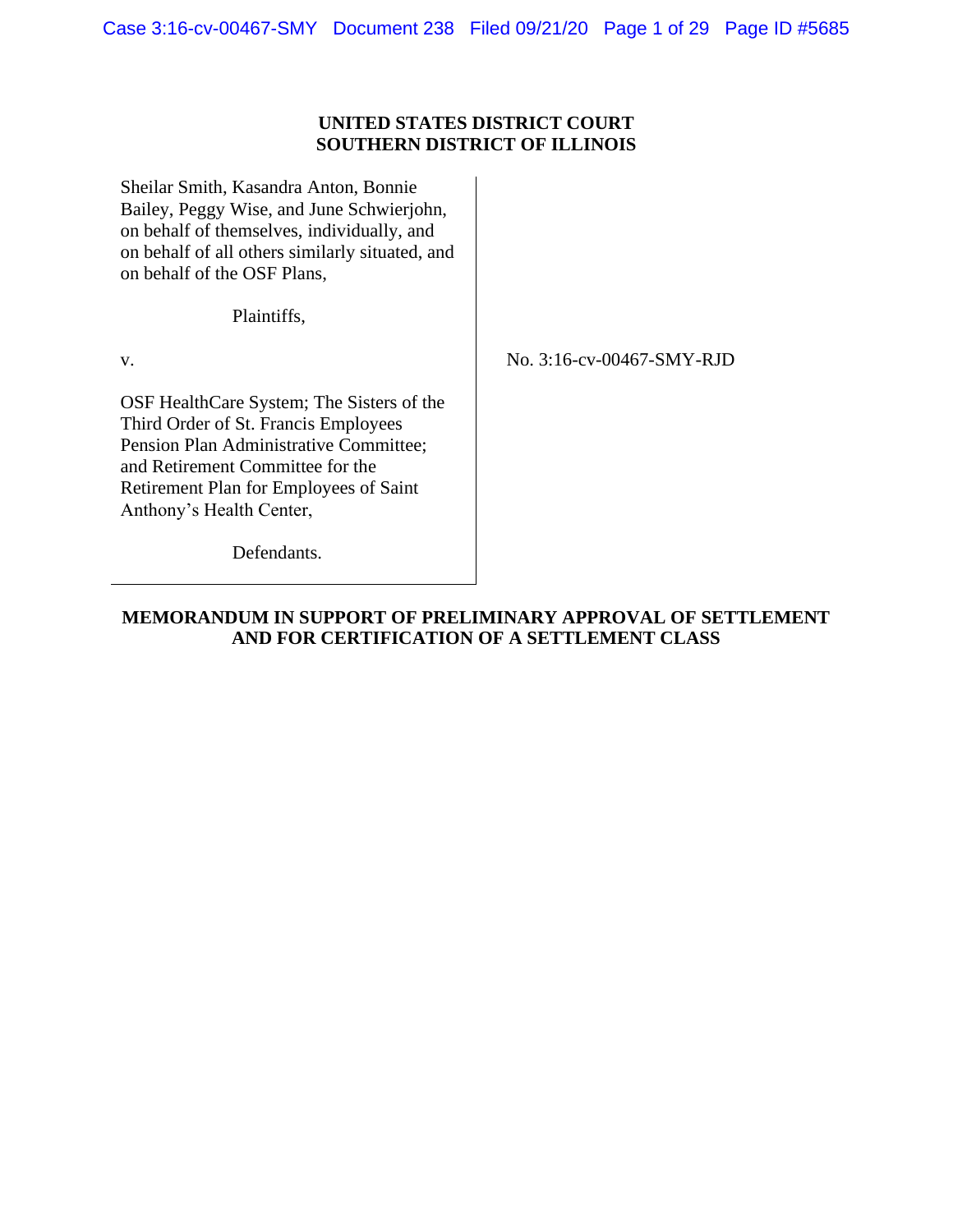# **TABLE OF CONTENTS**

# **Page**

| $I_{\cdot}$ |                                |                                                                                                                                                                                                                                                                                                                                                                                                                                                                                                     |  |
|-------------|--------------------------------|-----------------------------------------------------------------------------------------------------------------------------------------------------------------------------------------------------------------------------------------------------------------------------------------------------------------------------------------------------------------------------------------------------------------------------------------------------------------------------------------------------|--|
| II.         | A.<br><b>B.</b><br>C.          | 1.<br>2.<br>3.<br>4.<br>5.<br>6.                                                                                                                                                                                                                                                                                                                                                                                                                                                                    |  |
|             | D.                             |                                                                                                                                                                                                                                                                                                                                                                                                                                                                                                     |  |
| III.        | A.<br><b>B.</b><br>$C_{\cdot}$ | This Settlement Is Within the Range of Reasonableness Justifying<br>The Settlement Provides Certain Relief and Eliminates the<br>1.<br>2.<br>The Proposed Class Satisfies the Requirements for Certification Pursuant<br>Provisional Certification of the Settlement Class is Appropriate  13<br>1.<br>2.<br>The Class Satisfies the Requirements of Rule $23(b)(1)$ and $(b)(2)$ 15<br>Rule 23(b)(1): Individual Actions Would Create<br>a.<br>Inconsistent Adjudications or Be Dispositive of the |  |
|             |                                | Rule 23(b)(2): Defendants Have Acted on Grounds<br>$\mathbf b$ .<br>Generally Applicable to the Class and Relief for the Class                                                                                                                                                                                                                                                                                                                                                                      |  |
|             | D.                             |                                                                                                                                                                                                                                                                                                                                                                                                                                                                                                     |  |
|             | E.                             | The Proposed Notice Program Satisfies the Due Process Requirements of                                                                                                                                                                                                                                                                                                                                                                                                                               |  |
|             |                                |                                                                                                                                                                                                                                                                                                                                                                                                                                                                                                     |  |
|             | F.                             |                                                                                                                                                                                                                                                                                                                                                                                                                                                                                                     |  |
| IV.         |                                |                                                                                                                                                                                                                                                                                                                                                                                                                                                                                                     |  |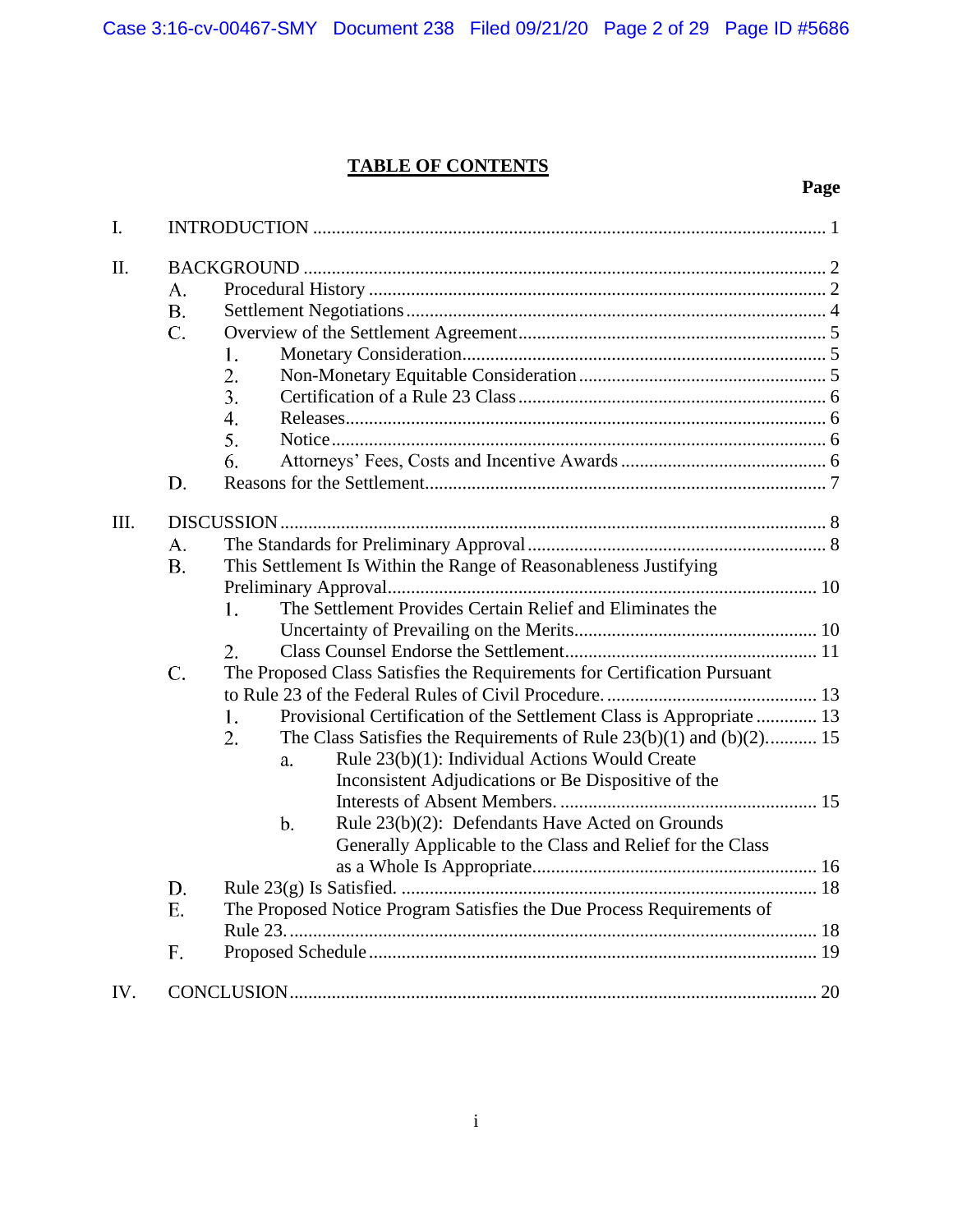# **TABLE OF AUTHORITIES**

| Page(s)<br><b>CASES</b>                                                                                                                                                         |
|---------------------------------------------------------------------------------------------------------------------------------------------------------------------------------|
|                                                                                                                                                                                 |
| Advocate Health Care Network v. Stapleton,                                                                                                                                      |
| Amchem Prods., Inc. v. Windsor,                                                                                                                                                 |
| Armstrong v. Bd. of Sch. Directors of City of Milwaukee,<br>616 F.2d 305 (7th Cir. 1980), overruled on other grounds, Felsen v. Andreas,                                        |
| In re AT & T Mobility Wireless Data Servs. Sales Tax Litig.,                                                                                                                    |
|                                                                                                                                                                                 |
| Bailey v. OSF HealthCare Sys.,                                                                                                                                                  |
| Burnett v. Conseco Life Ins. Co.,                                                                                                                                               |
| Carrier v. JPB Enters., Inc.,                                                                                                                                                   |
| Cima v. WellPoint Health Networks, Inc.,                                                                                                                                        |
| Clay v. Am. Tobacco Co.,                                                                                                                                                        |
| Cooper v. IBM Pers. Pension Plan,<br>No. 99-829-GPM, 2001 WL 36412295 (S.D. Ill. Sept. 17, 2001), order<br>corrected, No. 99-CV-829, 2001 WL 1772736 (S.D. Ill. Oct. 3, 2001)16 |
| Depoister v. Mary M. Holloway Found.,                                                                                                                                           |
| E.E.O.C. v. Hiram Walker & Sons, Inc.,                                                                                                                                          |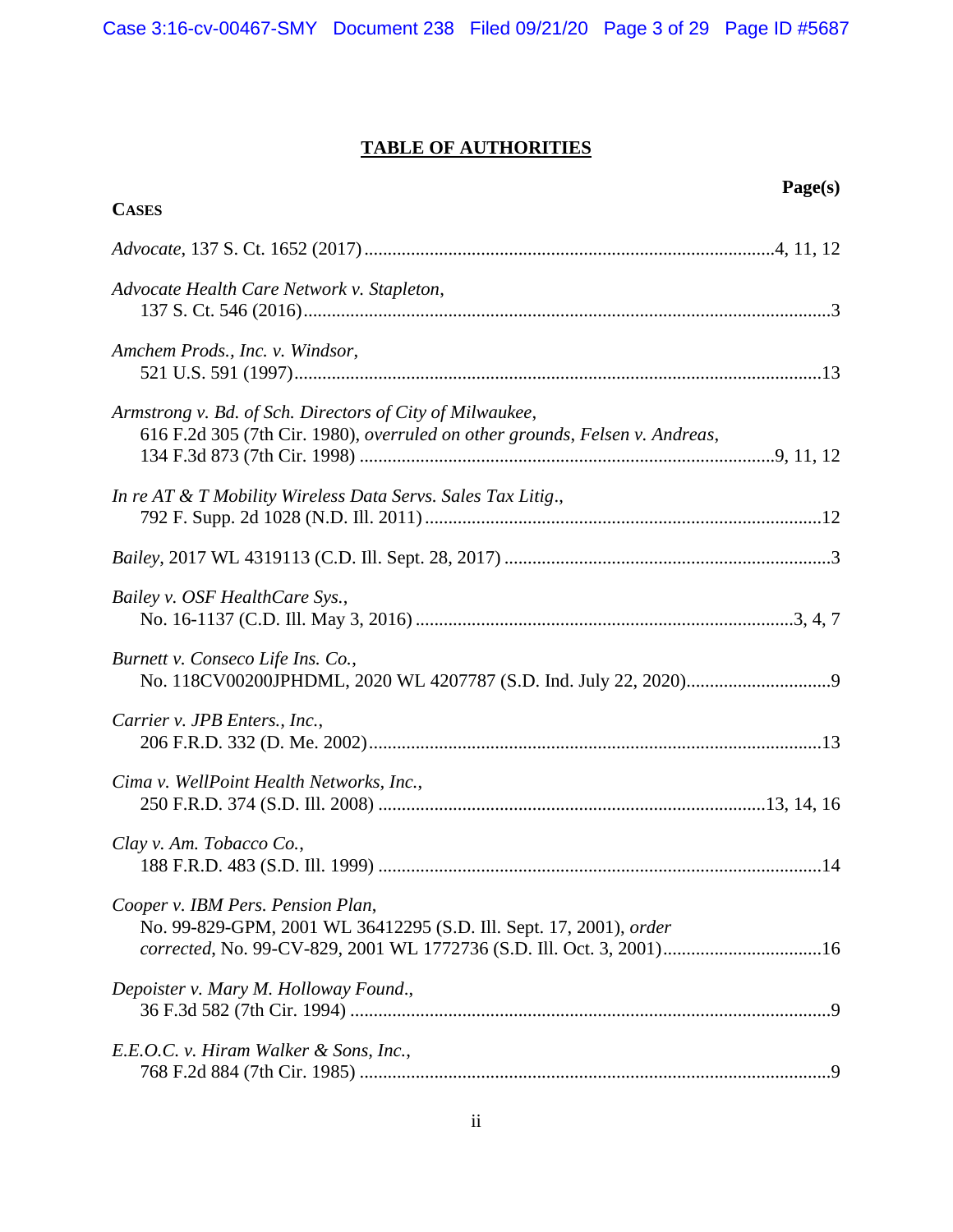| Gautreaux v. Pierce,                                                       |  |
|----------------------------------------------------------------------------|--|
| Harper v. Sheriff of Cook Cty.,                                            |  |
| Isby v. Bayh,                                                              |  |
| Kaplan v. Saint Peter's Healthcare Sys.,                                   |  |
| Kaufman v. Am. Express Travel Related Servs. Co., Inc.,                    |  |
| Kolinek v. Walgreen Co.,                                                   |  |
| Lively v. Dynegy, Inc.,                                                    |  |
| Mangone v. First USA Bank,                                                 |  |
| Martin v. Reid,                                                            |  |
| Mullane v. Cent. Hanover Bank Tr. Co.,                                     |  |
| Mullins v. Direct Dig., LLC,                                               |  |
| Officers for Justice v. Civil Serv. Comm'n of City & Cty. of S.F.,         |  |
| Protective Comm. for Indep. Stockholders of TMT Trailer Ferry v. Anderson, |  |
| Rollins v. Dignity Health,                                                 |  |
| Rosario v. Livaditis,                                                      |  |
| In re Sears, Roebuck & Co. Front-loading Washer Prods. Liab. Litig.,       |  |
|                                                                            |  |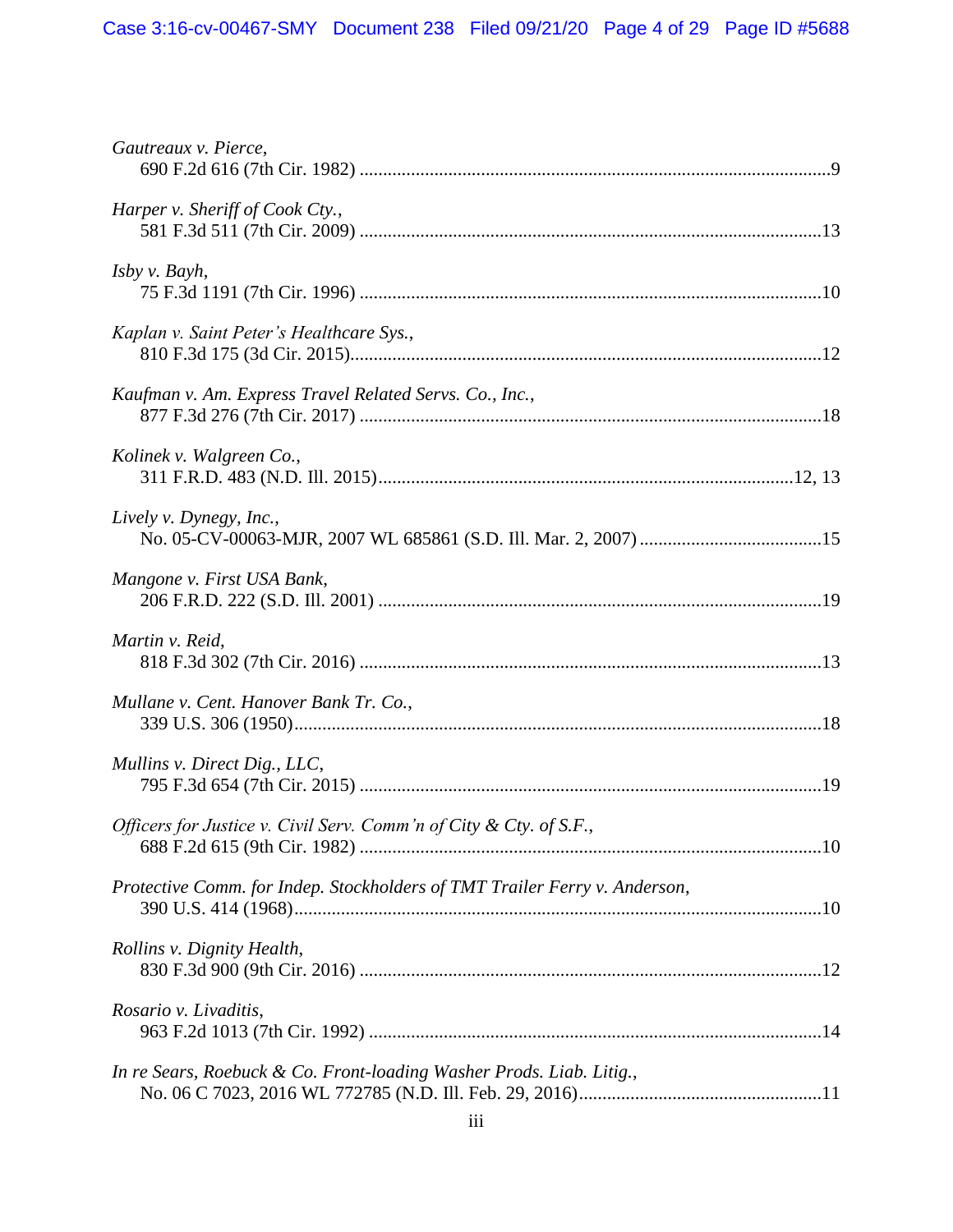| Smith v. OSF HealthCare Sys.,                 |  |
|-----------------------------------------------|--|
| Spano v. Boeing Co.,                          |  |
| Stapleton v. Advocate Health Care Network,    |  |
| Tenuto v. Transworld Systems, Inc.,           |  |
| Uhl v. Thoroughbred Tech. & Telecomms., Inc., |  |
| Wyms v. Staffing Sols. Se., Inc.,             |  |
| <b>STATUTES</b>                               |  |
|                                               |  |
|                                               |  |
|                                               |  |
|                                               |  |
|                                               |  |
|                                               |  |
|                                               |  |
|                                               |  |
|                                               |  |
|                                               |  |
|                                               |  |
|                                               |  |
|                                               |  |
|                                               |  |
|                                               |  |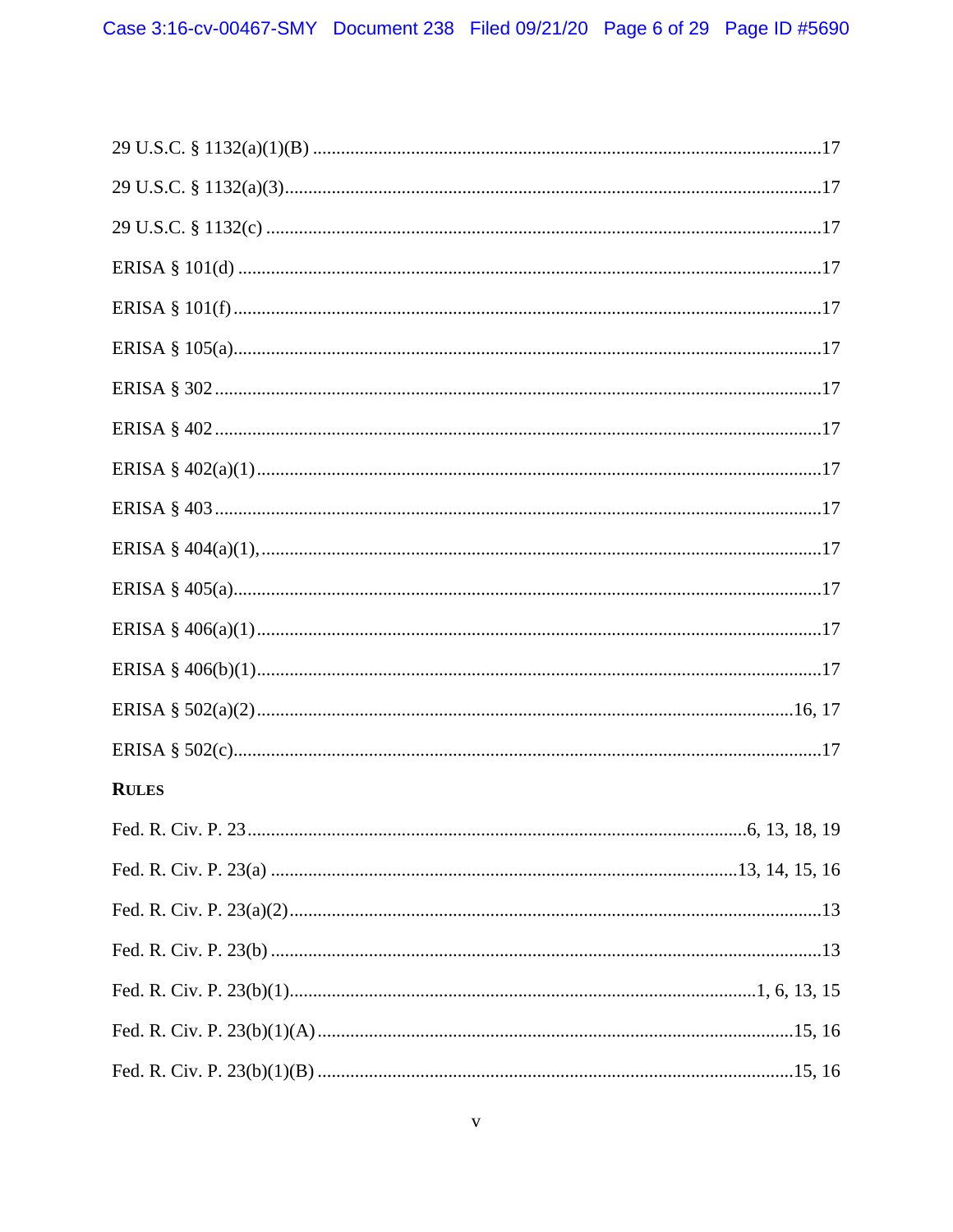| <b>OTHER AUTHORITIES</b> |  |
|--------------------------|--|
|                          |  |

|  | Newberg on Class Actions, Vol. 3, §§ 8:12, 8:15, 8:28, 8:33 (5th ed. 2014) 19 |  |
|--|-------------------------------------------------------------------------------|--|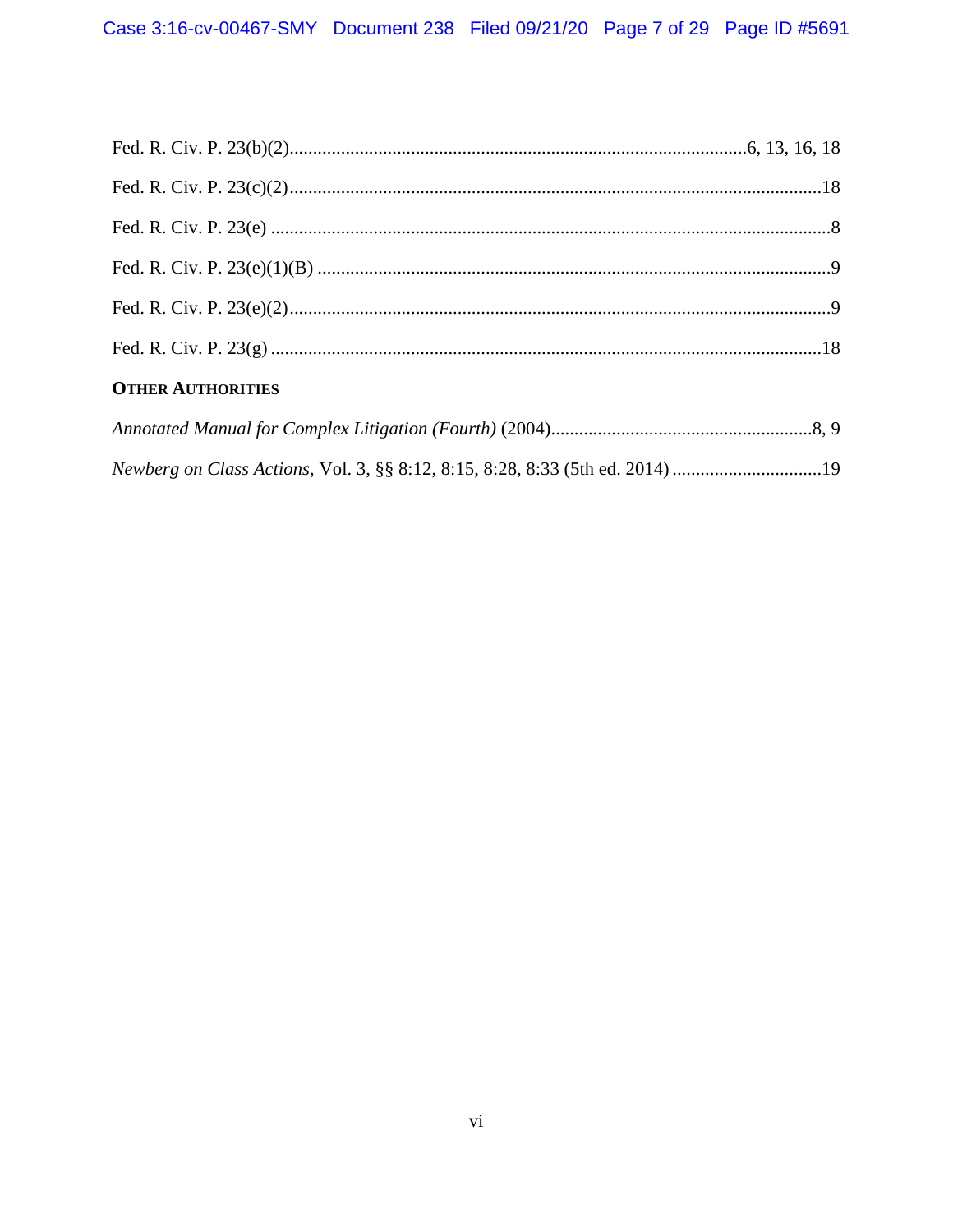<span id="page-7-2"></span>Plaintiffs Sheilar Smith, Kasandra Anton, Bonnie Bailey, Peggy Wise, and June Schwierjohn ("Plaintiffs"), by and through their attorneys, respectfully move the Court for an Order: (1) preliminarily approving the Class Action Settlement Agreement ("Settlement" or "Settlement Agreement"), Ex.  $1$ <sup>1</sup>, (2) preliminarily certifying the proposed Settlement Class pursuant to Federal Rule of Civil Procedure 23(b)(1) and/or 23(b)(2); (3) approving the form and method of Class Notice; and (4) setting a date and time for a hearing (the "Fairness Hearing") for consideration of final approval of the Settlement and the payment of attorneys' fees and expenses. Defendants do not oppose the relief sought in the Preliminary Approval Motion, but they do not necessarily agree with all the statements in this Memorandum.

## **I. INTRODUCTION**

This Settlement resolves the claims of Plaintiffs against Defendants OSF HealthCare System, The Sisters of the Third Order of St. Francis Employees Pension Plan Administrative Committee, and the Retirement Committee for the Retirement Plan for Employees of Saint Anthony's Health Center (collectively, the "Defendants"), regarding the Sisters of the Third Order of St. Francis Employees Pension Plan (the "St. Francis Plan") and the Retirement Plan for Employees of the Saint Anthony's Health Center (the "St. Anthony's Plan") (collectively, the "OSF Plans"). The Fourth Amended Class Action Complaint ("FAC"), ECF No. 138, alleges that OSF Healthcare System and the other Defendants impermissibly denied  $ERISA<sup>2</sup>$  protections to the participants and beneficiaries of the OSF Plans by incorrectly claiming that the Plans qualify as ERISA-exempt "church plans." *See* 29 U.S.C. § 1002(33); FAC. In short, Plaintiffs' allege that

<span id="page-7-1"></span><sup>&</sup>lt;sup>1</sup> All references to "Exhibit" or "Ex." are to the exhibits attached to the Declaration of Laura R. Gerber in Support of Plaintiffs' Unopposed Motion for Preliminary Approval of Settlement Agreement ("Gerber Declaration" or "Gerber Decl."), filed concurrently herewith.

<span id="page-7-0"></span><sup>&</sup>lt;sup>2</sup> "ERISA" is a reference to the Employee Retirement Income Security Act of 1974, as amended, 29 U.S.C. § 1001 *et seq*.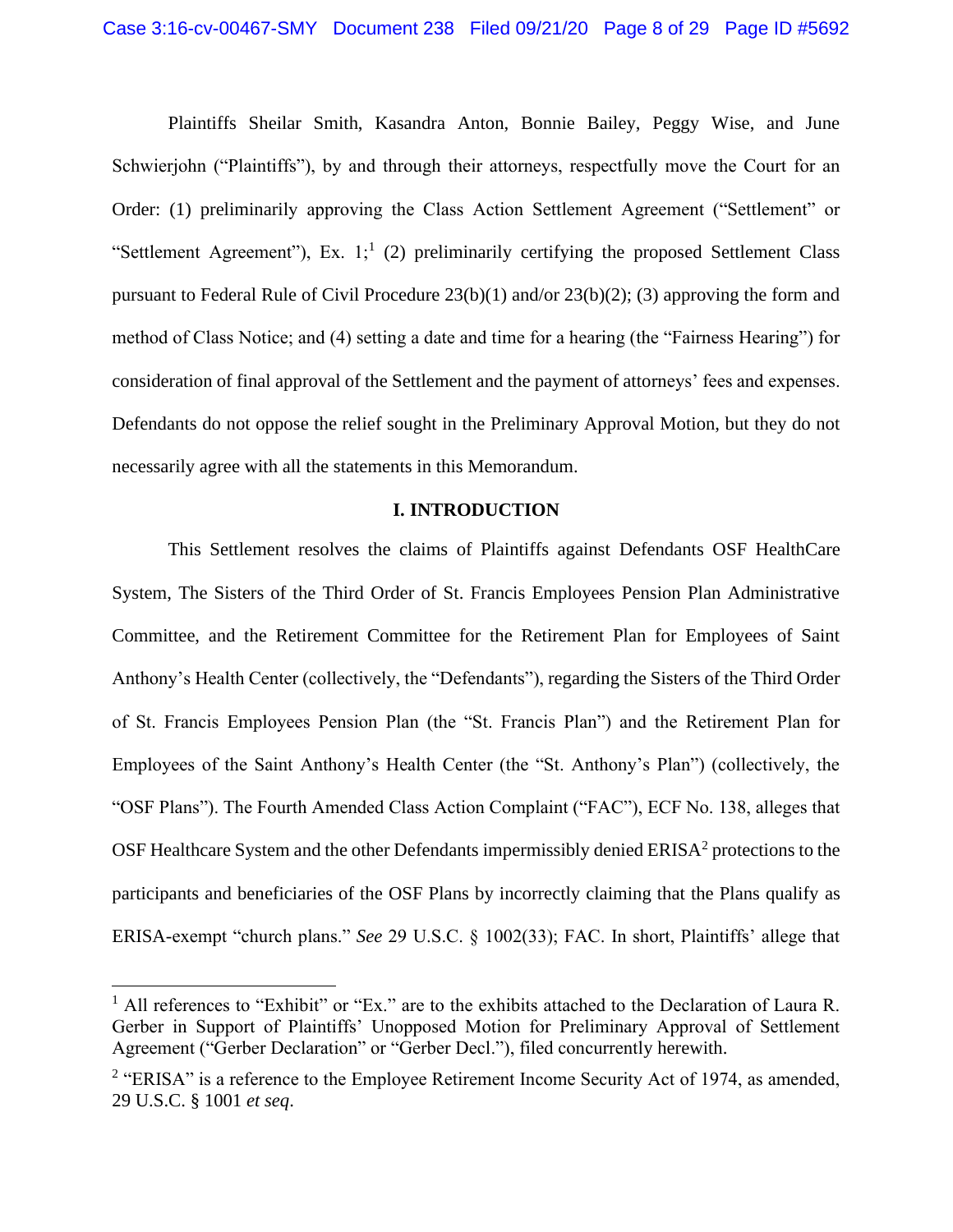the Defendants failed to operate the OSF Plans in accordance with ERISA by, among other things, failing to make required contributions to the OSF Plan trusts, and, as a result, the Defendants have left the OSF Plans underfunded and created a risk that the OSF Plans will be unable to pay the accrued pension benefits to which Plaintiffs and the other Class members are entitled. This Settlement was reached after extensive arm's-length negotiations, first with the assistance of the magistrate judge and then with a private mediator. It required a mediator's proposal before the parties could come to agreement on a settlement amount. The Settlement represents the best monetary result for the proposed Settlement Class of participants and beneficiaries of the OSF Plans that could be achieved in light of all legal and practical risks.

As a result of this Settlement, Plaintiffs have agreed to settle all Released Claims against Defendants and other Released Parties in exchange for payments totaling \$25 million in cash, with a separate payment of up to \$1.75 million for Plaintiffs' attorneys' fees, expenses and incentive awards (the "Fee Award"). The \$25 million in payments will be paid into The Sisters of the Third Order of St. Francis Employees Pension Trust ("Master Trust") and used to fund the OSF Plans.

## <span id="page-8-0"></span>**II. BACKGROUND**

#### **Procedural History** A.

<span id="page-8-1"></span>Class Counsel Keller Rohrback L.L.P. ("Keller Rohrback") and Cohen Milstein Sellers & Toll PLLC ("Cohen Milstein") discovered and developed this area of the law and dedicated several years to developing the legal theory challenging whether non-church entities could properly maintain their pension plans as "church plans" exempt from ERISA. Gerber Decl. ¶ 8. They devoted many hours to researching the definition of a "church plan" found in both ERISA and the Internal Revenue Code, 29 U.S.C. § 1002(33) and 26 U.S.C. § 414(e). *Id.* ¶¶ 8-9. Ultimately, Class Counsel began challenging the contention by a number of religiously affiliated hospitals that their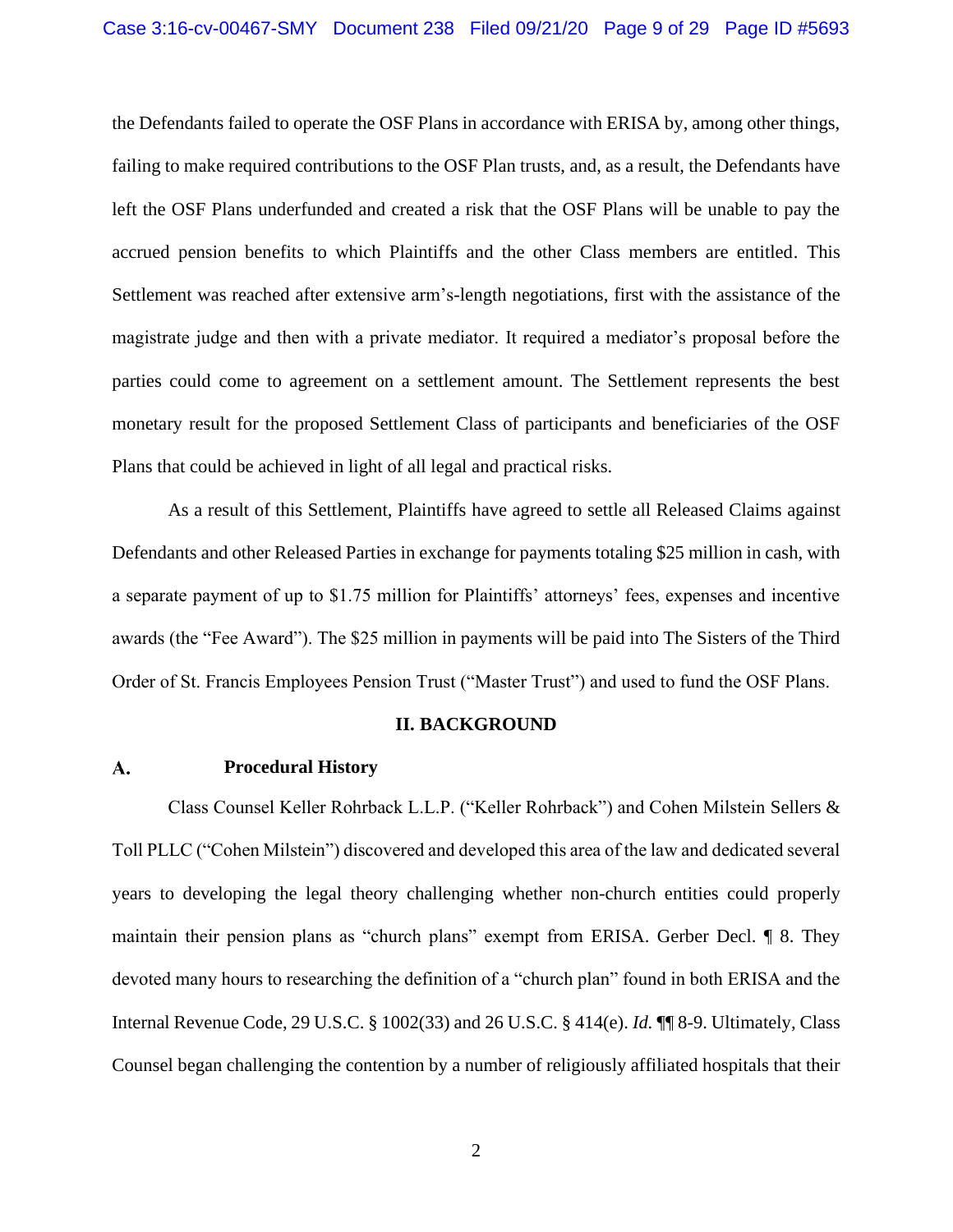pension plans were exempt from ERISA. *Id.* ¶ 21. This is one of the cases that arose from that investigation. *Id.* ¶¶ 10-19.

On April 27, 2016, Sheilar Smith, represented by Keller Rohrback and Cohen Milstein, and Armstrong Law Firm LLC, Local Counsel, filed this case in this district. Class Action Compl., ECF No. 1. The case was amended shortly thereafter to add Plaintiff Kasandra Anton. First Am. Class Action Compl., ECF No. 7. On May 3, 2016, another case, with other plaintiffs, represented by other counsel, Kessler Topaz Meltzer & Check, LLP ("Kessler Topaz") and Izard Kindall & Raabe LLP ("Izard Kindall"), filed a similar case in the Central District. Complaint, *Bailey v. OSF HealthCare Sys.*, No. 16-1137 (C.D. Ill. May 3, 2016), ECF No 1. Eventually, the *Bailey* plaintiffs dismissed their case and were added as plaintiffs to the *Smith* case. *See Bailey*, 2017 WL 4319113 (C.D. Ill. Sept. 28, 2017).

<span id="page-9-4"></span><span id="page-9-3"></span><span id="page-9-2"></span><span id="page-9-1"></span>Plaintiffs allege that Defendants denied ERISA protections to the participants and beneficiaries of the pension plans at issue by incorrectly claiming that the plans qualify as ERISAexempt "church plans." *See* 29 U.S.C. § 1002(33). Among other violations, Plaintiffs allege that Defendants: failed to make contributions in satisfaction of ERISA's minimum funding standards; failed to provide Plaintiffs and members of the Class with Summary Plan Descriptions; failed to file any annual reports with the Secretary of Labor and failed to furnish Plaintiffs or any member of the Class with Summary Annual Reports; and failed to put the OSF Plans' assets in trust in compliance with ERISA. FAC ¶¶ 188-91.

<span id="page-9-0"></span>Discovery commenced in the fall of 2016, but was stayed, Order, ECF No. 116, shortly after the Supreme Court's decision in *Advocate Health Care Network v. Stapleton*, 137 S. Ct. 546 (2016). The issue presented to the Supreme Court in *Advocate* was whether, as Plaintiffs alleged here, a church plan must be *established* by a church in order to qualify as an ERISA-exempt church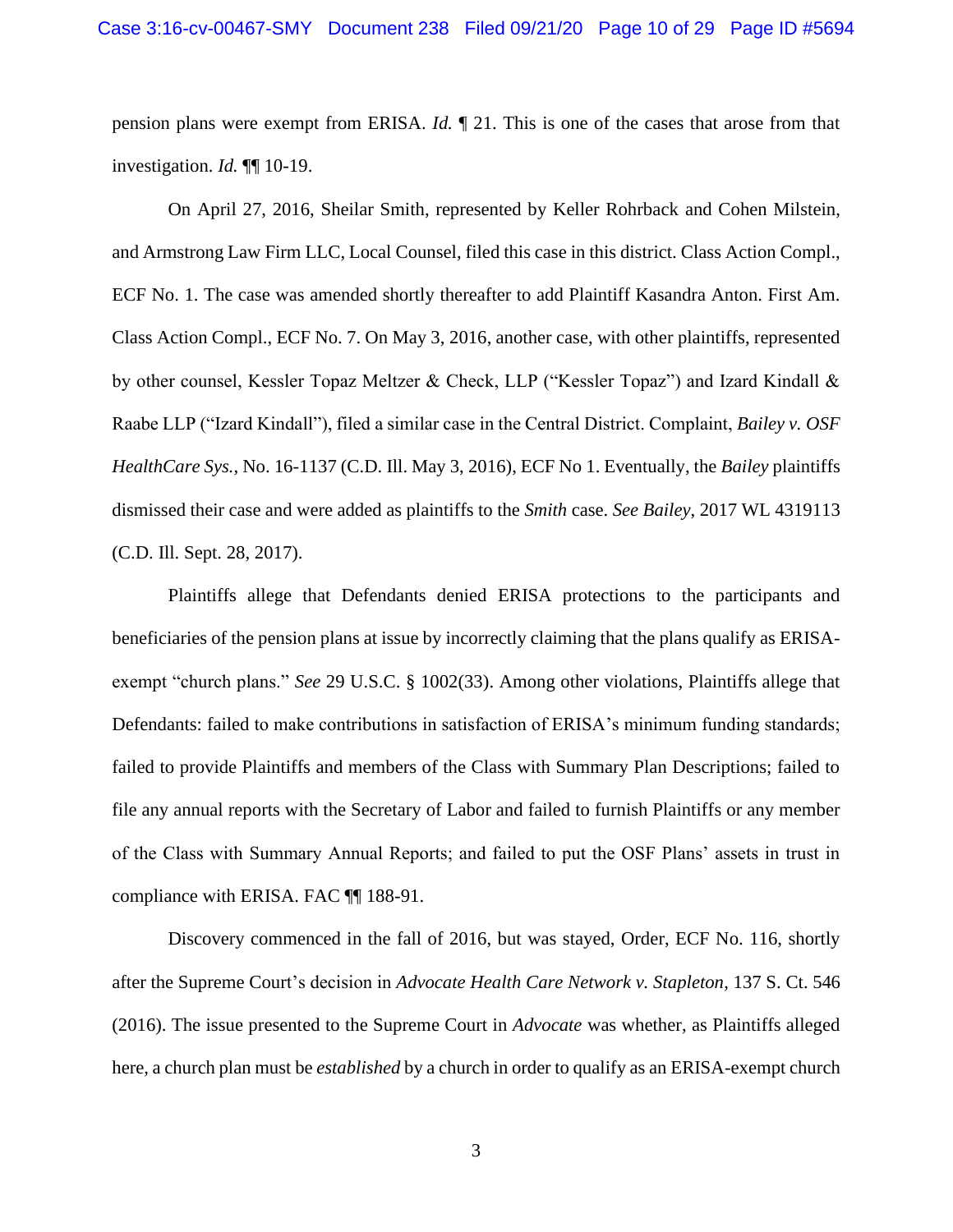<span id="page-10-0"></span>plan. The Supreme Court issued its decision on June 5, 2017, holding that pension plans need *not* be established by churches in order to qualify as ERISA-exempt church plans, so long as other conditions necessary for church plan status are satisfied. *Advocate*, 137 S. Ct. 1652 (2017). This case returned to litigation on the alternative theories of liability unaddressed in *Advocate*.

<span id="page-10-1"></span>Plaintiffs thereafter amended their Complaint to reflect the *Advocate* decision, Third Am. Class Action Compl., ECF No. 120, and the parties set a new case schedule and resumed discovery. Order, ECF No. 126. The Fourth Amended Class Action Complaint was filed following voluntary dismissal and transfer of the *Bailey* Action. ECF No. 138. On December 29, 2017, Defendants filed a Motion for Summary Judgment, ECF No. 147, which this Court granted on September 28, 2018. Order, ECF No. 196. Plaintiffs appealed to the Seventh Circuit, which reversed and remanded for further proceedings. *Smith v. OSF HealthCare Sys.*, 933 F.3d 859, 861 (7th Cir. 2019). In September 2019 the case returned to active litigation, and the Court set a new schedule for completing discovery. ECF No. 220.

#### <span id="page-10-2"></span>**B. Settlement Negotiations**

Following the remand, the Parties began settlement discussions. They attended an inperson mediation on October 23, 2019 with Magistrate Judge Daly at the Benton, Illinois courthouse. Settlement was not reached at that time, but after that initial conference Magistrate Judge Daly continued to facilitate settlement and settlement communication between the parties. *See* Order, ECF No. 231. The Parties were unable to settle and the referral to Magistrate Judge Daly for settlement discussions was terminated on February 13, 2020. Notice, ECF No. 232.

Shortly thereafter, the Parties retained nationally known mediator Robert A. Meyer, Esq., of JAMS, to further assist them with resolution of this matter through mediation. Settlement discussions were conducted by Mr. Meyer via teleconference with the Parties. Mr. Meyer has substantial experience mediating cases involving ERISA and retirement plan issues, including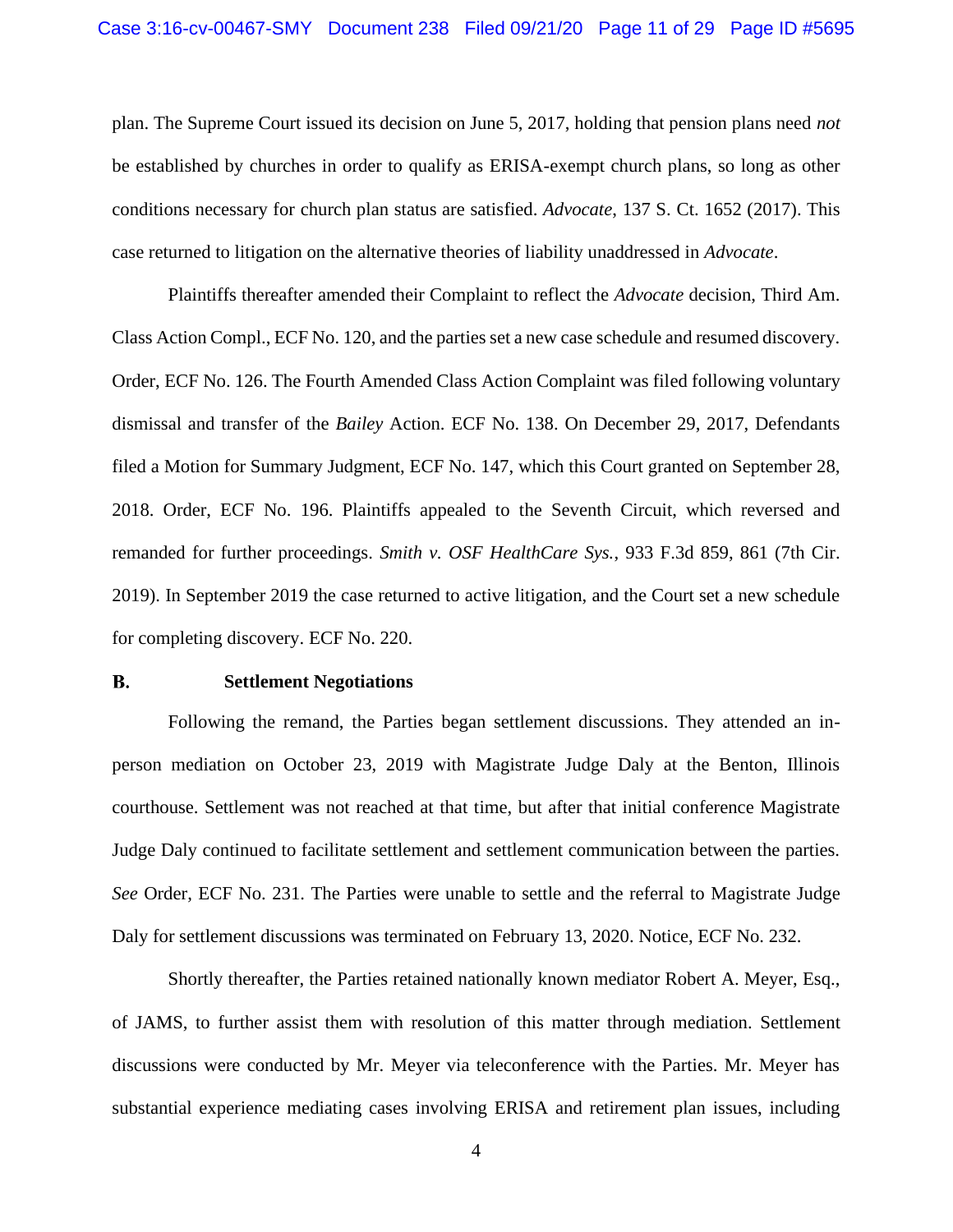cases involving the church plan exemption. Ex. 1 § 2.3; Gerber Decl. ¶¶ 14, 17. From March 4, 2020 through July 13, 2020, the Parties communicated with Mr. Meyer telephonically to continue pursuing a settlement. Gerber Decl. ¶¶ 17-18. On July 13, 2020*,* the Parties finally accepted a mediator's proposal. *Id*. ¶ 18. The Parties then prepared and signed a Settlement Term Sheet memorializing the key provisions of the agreement, and subsequently informed the Court on July 30, 2020 that they had reached a settlement and requested that the case be stayed pending the filing of a motion for preliminary approval. *Id.*; Joint Notice of Settlement, ECF No. 235.

#### $\mathbf{C}$ . **Overview of the Settlement Agreement**

The principal terms of the Settlement Agreement are summarized below.

#### $1.$ **Monetary Consideration**

The Settlement requires Defendants to contribute \$25 million in cash contribution to the OSF Plans, with minimum payments of \$5 million per year until paid in full. Ex. 1 § 7.1.

#### $2.$ **Non-Monetary Consideration**

The Settlement also obligates Defendants to make certain guarantees concerning benefits. Thus, if the funds in the Plans become insufficient to pay benefits as they are due at any point through fiscal year 2025, Defendants will contribute sufficient funds to pay the accrued benefits due Participants under the terms of the Plans. Likewise, the Settlement provides that no amendment to the Plans may apply retroactively to decrease the benefits of any Plan participant that have already accrued, and upon termination, each Plan participant's accrued benefit shall become nonforfeitable.

The Plan Administrator will also put in place certain ERISA-like arrangements concerning the Plans' administration, notices and procedures, including providing pension benefit statements to plan participants upon request twice per year, and providing a plan claim review procedure for participants within each Plan's Summary Plan Description.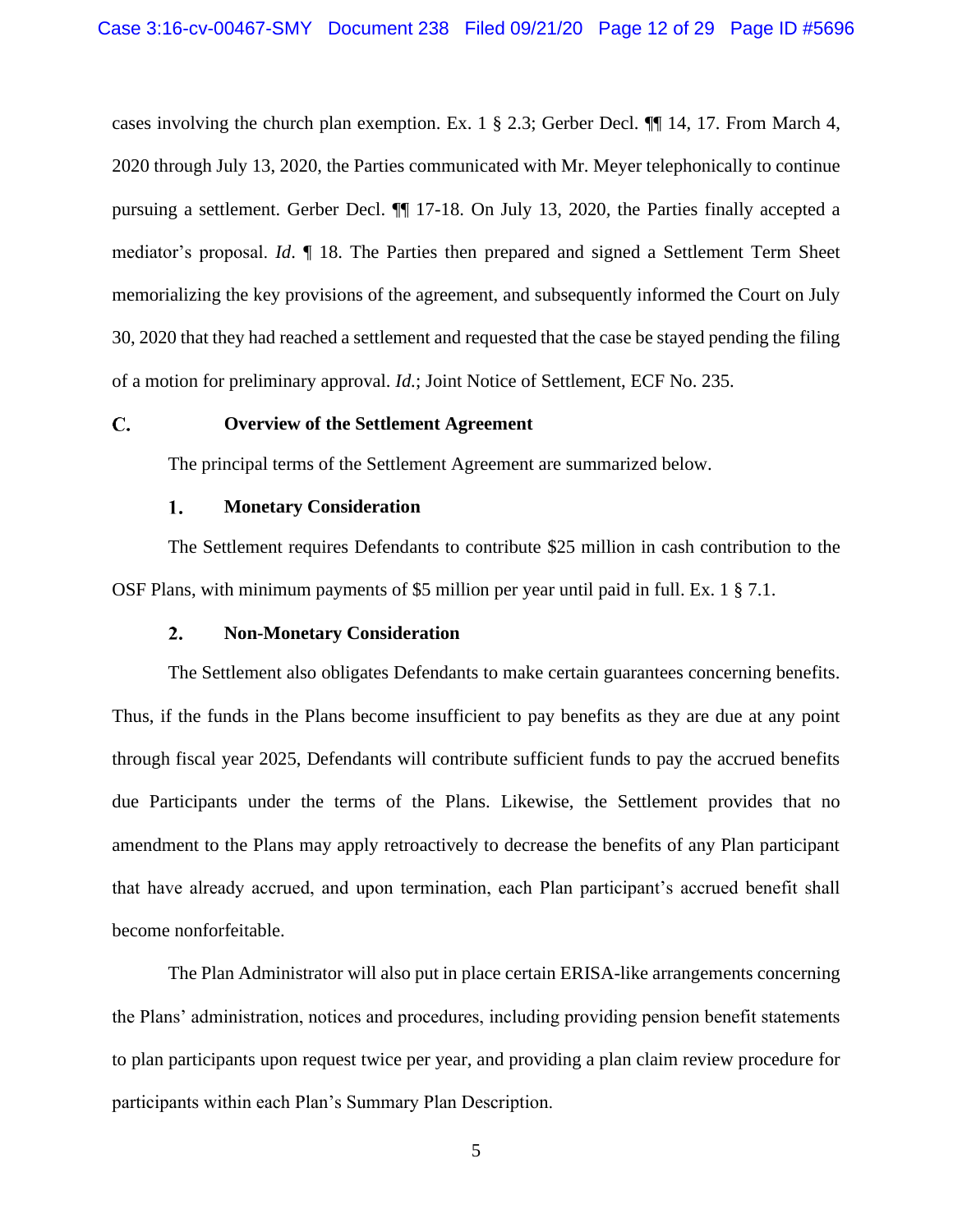#### <span id="page-12-1"></span><span id="page-12-0"></span> $3.$ **Certification of a Rule 23 Class**

<span id="page-12-2"></span>The Settlement contemplates that the Court will certify a non-opt-out class under Rule 23(b)(1) and (b)(2). *Id.* § 2.2.2. The Settlement Class is defined as: "All vested or non-vested participants of the OSF Plans (and their beneficiaries) as of the date of the filing of the Complaint (April 27, 2016)." *Id.* § 1.21.

#### $\overline{4}$ . **Releases**

The Settlement Agreement provides for releases by and among Plaintiffs, Defendants, and certain other non-parties (such as affiliates, insurers, counsel, and Plan fiduciaries) related to the litigation. *Id*. § 3. The persons to be released by Plaintiffs are defined as the "Releasees" or "Released Parties" and enumerated at Section 1.19 and Section 3.2 of the Settlement Agreement. *Id.*  $\S$ § 1.19, 3.2. The Releasees will be released from the "Released Claims," which generally include all claims that could have been asserted by Plaintiffs, arising under federal or state law, related to the sponsorship, funding, maintenance, operation or termination of, or distributions from, the Plan. *Id.* § 3.1. Plaintiffs, the Settlement Class, and Class Counsel will be released from claims relating to the institution and prosecution of this case. *Id*. § 3.3.

#### 5. **Notice**

The draft [Proposed] Preliminary Approval Order, Ex. 2, provides for the following proposed Class Notice Program: (a) a class notice ("Class Notice"), sent by Defendants to the last known address of members of the Settlement Class and (b) an internet publication of the Settlement Agreement and Class Notice on Keller Rohrback's and Cohen Milstein's websites. *See id.*; *see also* Ex. 3 (Class Notice). Defendants will pay the costs for notice and other distribution expenses to the Settlement Class. Ex. 1 § 2.23.

#### 6. **Attorneys' Fees, Costs and Incentive Awards**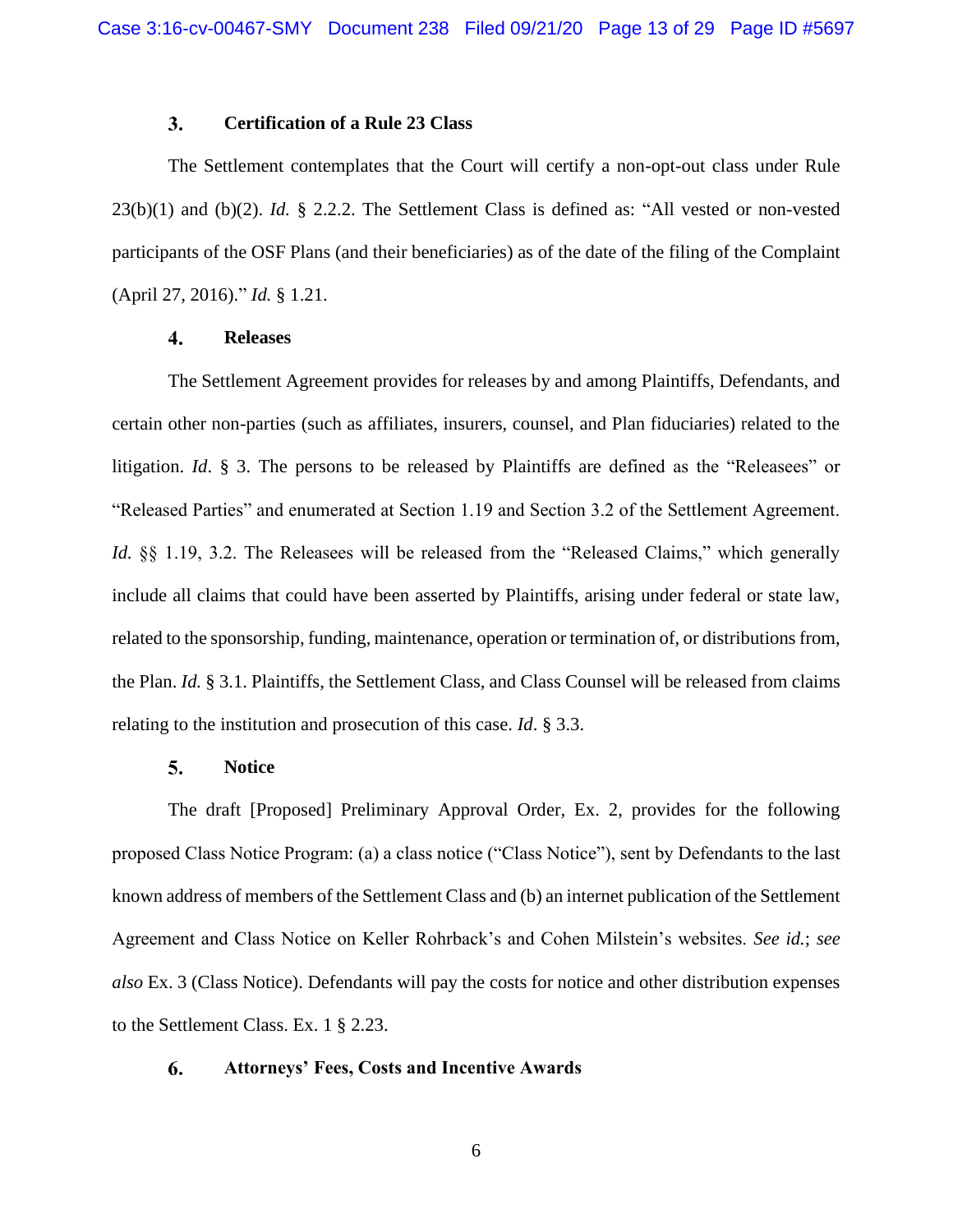Plaintiffs' Counsel will seek district court approval to receive an award of reasonable outof-pocket expenses and attorneys' fees. *Id.* § 8.1.4. Class Counsel also intends to ask the Court to award incentive fees to the Named Plaintiffs of \$5,000 each, in light of their substantial contributions to the litigation, including: collecting and producing documents; participating in discovery; maintaining regular contact with Class Counsel; reviewing and approving multiple Complaints; staying abreast of settlement negotiations; and advising on the settlement of this litigation. *Id.*; Gerber Decl. ¶ 25. The Settlement Class shall be notified of these details in the Class Notice. *See* Ex. 3. Class Counsel will seek no more than \$1,750,000 in total for the award of attorneys' fees, expenses and Incentive Awards.<sup>3</sup> Ex. 1  $\S$  7.1.2. OSF will cause any such award to be paid *in addition to* the other monetary terms set forth in the Settlement Agreement. *Id.* Defendants shall pay Class Counsel the Fee Award, or any lesser amount as ordered by the Court in its discretion, thirty (30) calendar days after the Court's entry of the Final Approval Order, notwithstanding the existence of any timely-filed objections thereto, potential for appeal therefrom, or any collateral attack on the Settlement or any part thereof, subject to the caveats set forth in Section 7.14. *Id.* §§ 7.1.2, 7.1.4.

#### D. **Reasons for the Settlement**

Plaintiffs have entered into the Settlement Agreement with an understanding of the strengths and weaknesses of their claims. In reaching this agreement, Class Counsel and Plaintiffs have considered, among other things, the risks of litigation; the time necessary to achieve a complete resolution through litigation; the complexity of the claims set forth in the FAC; the ability of Defendants to withstand judgment; and the benefit accruing to the Class members under the

<span id="page-13-1"></span><span id="page-13-0"></span><sup>3</sup> This award will cover the fees, expenses, and incentive awards of both *Smith* and *Bailey* plaintiffs and counsel.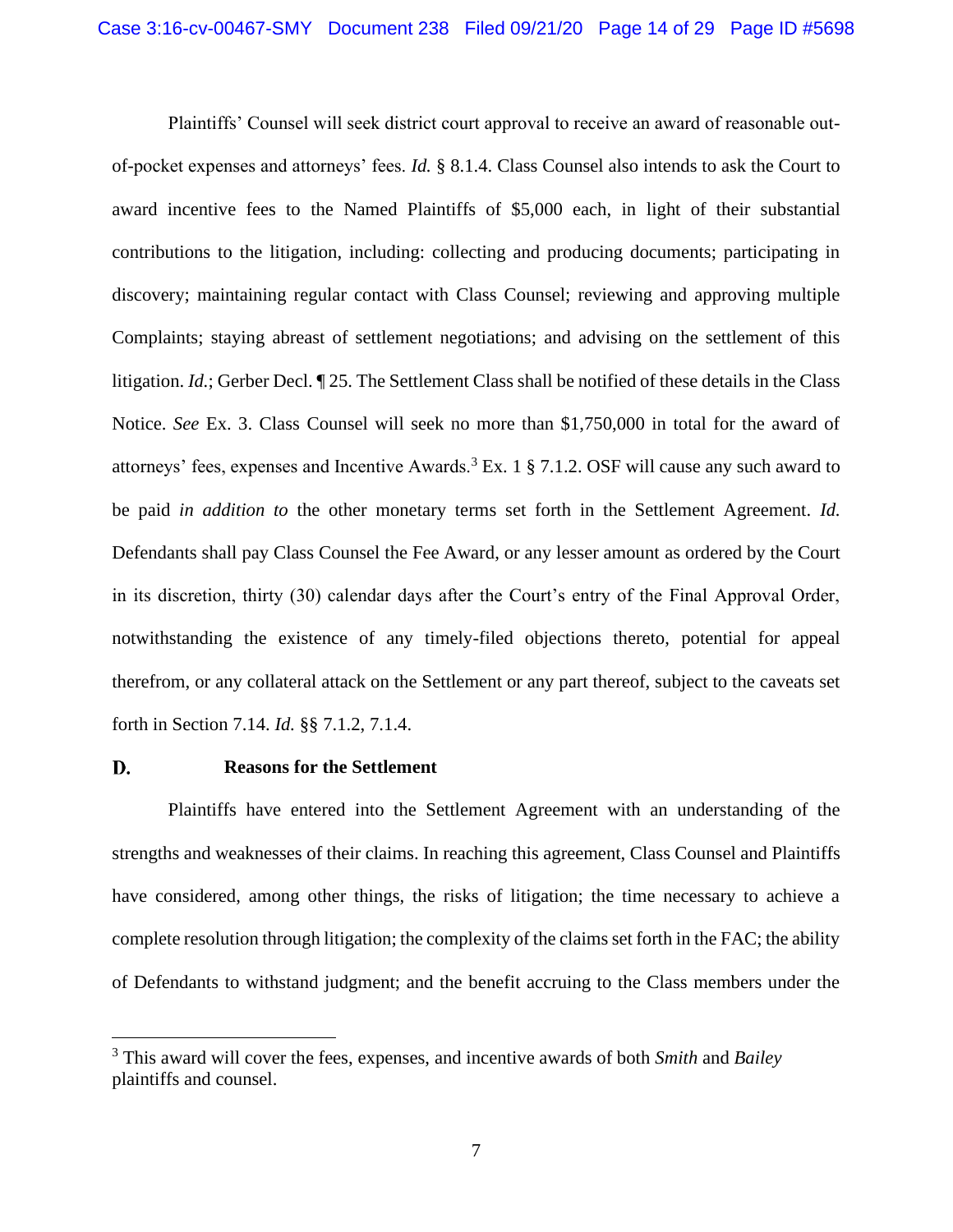Settlement. Gerber Decl. ¶ 24. They have also considered Defendants' financial condition; reviewed documents produced by Defendants; assessed the range of possible recovery; and considered the significant uncertainties in predicting the outcome of this litigation on the merits of Plaintiffs' claims. *Id.*; *see also* Ex. 1 §§ 5.14, 6. Having weighed these factors, Class Counsel and Plaintiffs have concluded that the Settlement is fair, reasonable, and in the best interests of the Settlement Class, and should be presented to the Court for approval. Gerber Decl. ¶ 24.

## <span id="page-14-1"></span>**III. DISCUSSION**

#### **The Standards for Preliminary Approval**   $\mathbf{A}$ .

<span id="page-14-0"></span>Rule 23(e) governs settlements of class action lawsuits. It provides that "[t]he claims, issues, or defenses of a certified class . . . may be settled, voluntarily dismissed, or compromised only with the court's approval." Fed. R. Civ. P. 23(e). Approval under Rule 23(e) involves a twostep process: first, a "preliminary approval" order; and second, after notice of the proposed settlement has been provided to the class and a hearing has been held to consider the fairness, reasonableness, and adequacy of the proposed settlement, a "final approval" order or judgment.<sup>4</sup> *See Annotated Manual for Complex Litigation (Fourth)* (the "Manual") § 13.14 (2004). Rule 23(e) further provides that before a class action may be dismissed or compromised, notice of the proposed dismissal or compromise must be given to class members in the manner directed by the court, a hearing must be held, and judicial approval must be obtained. Fed. R. Civ. P. 23(e).

In determining whether to *preliminarily* approve a settlement, the Court is not charged with engaging in the rigorous analysis of the Settlement Agreement required for *final* approval, but rather conducts a preliminary review to "ascertain whether there is any reason to notify the

<sup>&</sup>lt;sup>4</sup> A [Proposed] Order and Final Judgment is attached as Exhibit 4 to the Gerber Declaration.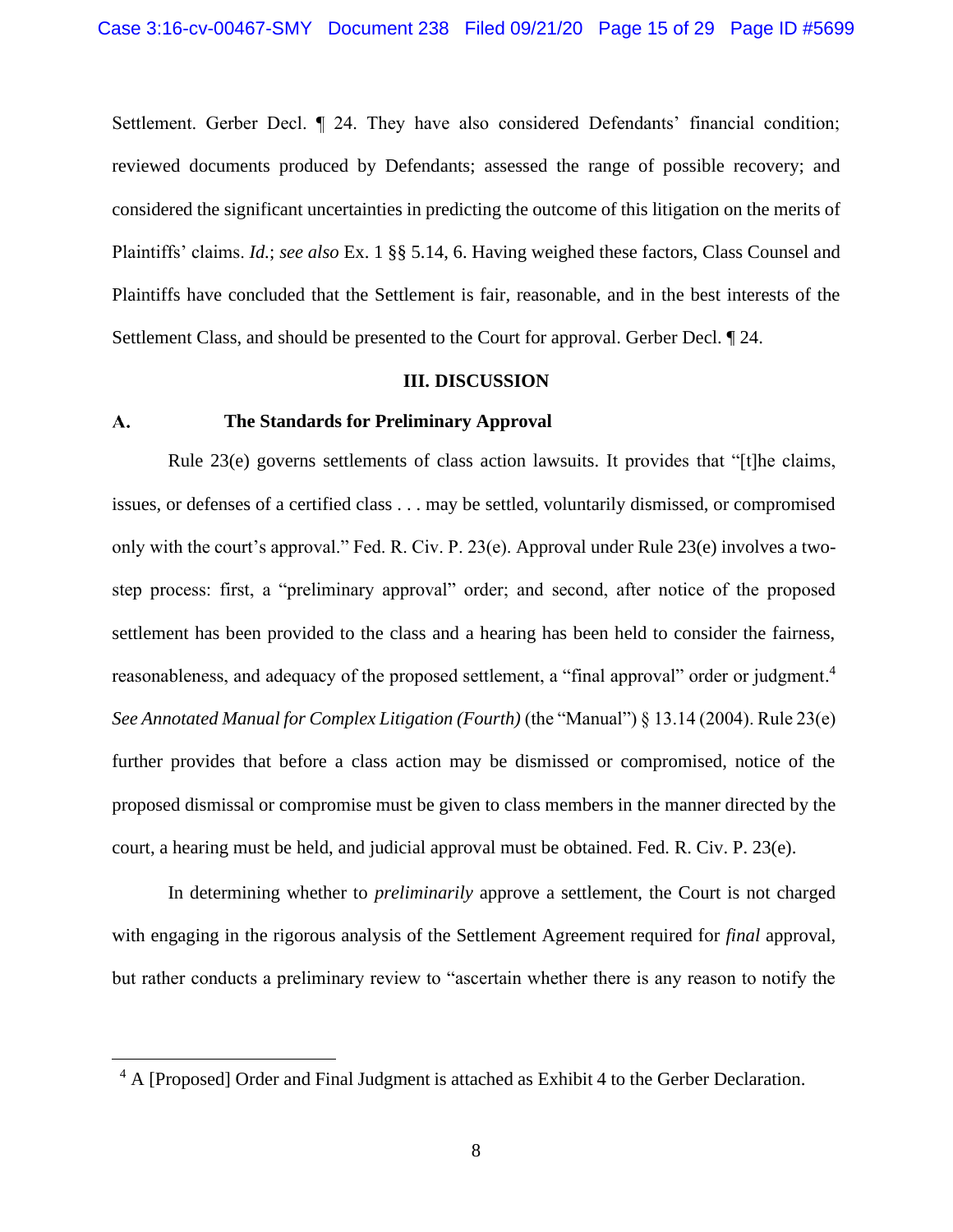class members of the proposed settlement and to proceed with a fairness hearing." *Armstrong v.* 

*Bd. of Sch. Directors of City of Milwaukee*, 616 F.2d 305, 314 (7th Cir. 1980), *overruled on other* 

*grounds*, *Felsen v. Andreas*, 134 F.3d 873 (7th Cir. 1998). As the Manual explains:

<span id="page-15-5"></span><span id="page-15-0"></span>At the stage of preliminary approval, the questions are simpler, and the court is not expected to, and probably should not, engage in analysis as rigorous as is appropriate for final approval. *See, e.g.*, *Tenuto v. Transworld Systems, Inc.*, 2001 WL 1347235 (E.D. Pa. 2001) ("In evaluating a settlement for preliminary approval, the court determines whether the proposed settlement discloses grounds to doubt its fairness or other obvious deficiencies such as unduly preferential treatment of class representatives or segments of the class, or excessive compensation of attorneys, and whether it appears to fall within the range of possible approval") . . .

<span id="page-15-9"></span><span id="page-15-6"></span>Manual § 21.662; *see also Wyms v. Staffing Sols. Se., Inc.*, No. 15-cv-0643-MJR-PMF, 2016 WL 6395740, at \*4 (S.D. Ill. Oct. 28, 2016) ("The initial examination is a bit less strenuous than the final fairness assessment—at the early stage, the Court need only determine whether the settlement is 'within the range of possible approval.'") (*quoting Gautreaux v. Pierce*, 690 F.2d 616, 621 n.3 (7th Cir. 1982).

<span id="page-15-4"></span><span id="page-15-3"></span><span id="page-15-1"></span>At preliminary approval, a court's role does not entail "resolving the merits of the controversy or making a precise determination of the parties' respective legal rights." *E.E.O.C. v. Hiram Walker & Sons, Inc.*, 768 F.2d 884, 889 (7th Cir. 1985) (collecting cases); *see also Burnett v. Conseco Life Ins. Co.,* No. 118CV00200JPHDML, 2020 WL 4207787, at \*4 (S.D. Ind. July 22, 2020) (citing *Hiram Walker*). As the *Burnett* court noted, "[a]t this stage, Plaintiffs need show only that final approval is likely, not that it is certain." *Id.* (citing Fed. R. Civ. P. 23(e)(1)(B)).<sup>5</sup>

<span id="page-15-7"></span><span id="page-15-2"></span>A settlement requires a judgment and evaluation by the attorneys for the parties based upon a comparison of "the terms of the compromise with the likely rewards of litigation." *Depoister v.* 

<span id="page-15-8"></span> $5$  At the Final Approval Hearing, the Court has discretion under Rule 23(e)(2) to finally approve the Settlement if the Court finds it to be "fair, reasonable and adequate" after considering the factors set forth in that section.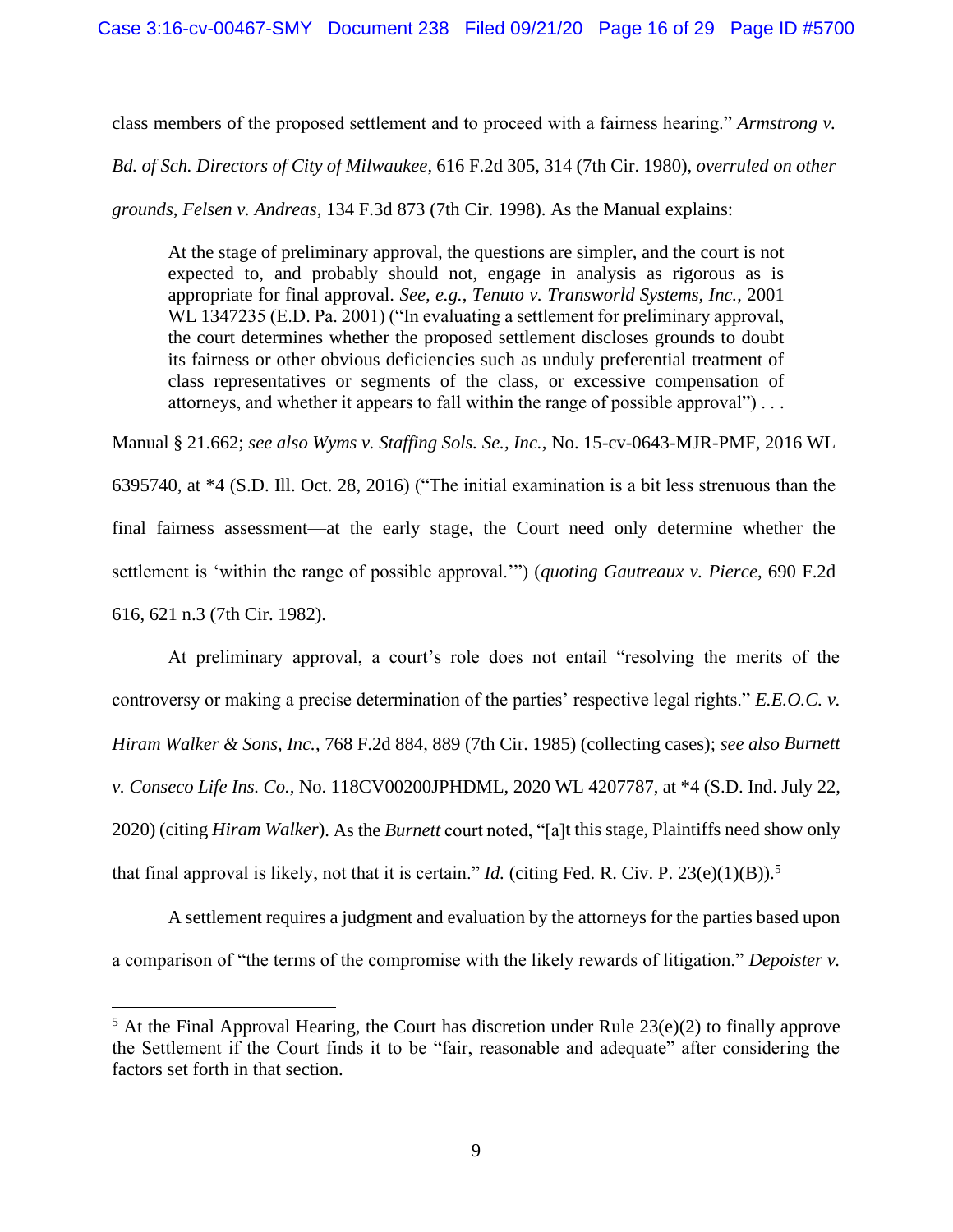<span id="page-16-2"></span>*Mary M. Holloway Found*., 36 F.3d 582, 586 (7th Cir. 1994) (quoting *Protective Comm. for Indep. Stockholders of TMT Trailer Ferry v. Anderson*, 390 U.S. 414, 424-25 (1968)). An evaluation of the costs and benefits of settlement must also be tempered by the recognition that any compromise involves concessions on the part of all of the settling parties. Indeed, "the very essence of a settlement is compromise, 'a yielding of absolutes and an abandoning of highest hopes.'" *Officers for Justice v. Civil Serv. Comm'n of City & Cty. of S.F.*, 688 F.2d 615, 624 (9th Cir. 1982) (citation omitted).

<span id="page-16-1"></span>Finally, it is well-established that there is an overriding public interest in settling litigation, and this is particularly true in class actions. *See Isby v. Bayh*, 75 F.3d 1191, 1196 (7th Cir. 1996).

### <span id="page-16-0"></span> $\mathbf{B}$ . **This Settlement Is Within the Range of Reasonableness Justifying Preliminary Approval**

Applying these principles, the Settlement Agreement easily meets the "range of reasonableness" test for preliminary approval, particularly in light of the strong public policy in favor of settling class actions. The Settlement Agreement is appropriate for proceeding to notice the class and setting a final fairness hearing: it was reached after extended and contentious negotiations involving the parties and their counsel, and assisted by a two skilled mediators; it takes into account the risks of litigation and the financial circumstances of the Defendants; it promptly provides valuable benefits to the Settlement Class; it proposes reasonable limits on attorney fees and incentive fees; and it does not prefer any Settlement Class members over others.

### 1. **The Settlement Provides Certain Relief and Eliminates the Uncertainty of Prevailing on the Merits**

The FAC alleges that the Plans were significantly underfunded. FAC ¶ 82. The \$25 million payment provided for in the Settlement Agreement increases the amount available to the OSF Plans to pay retirement benefits in the face of an economically uncertain near-term, while mitigating the risks and uncertainty of litigation.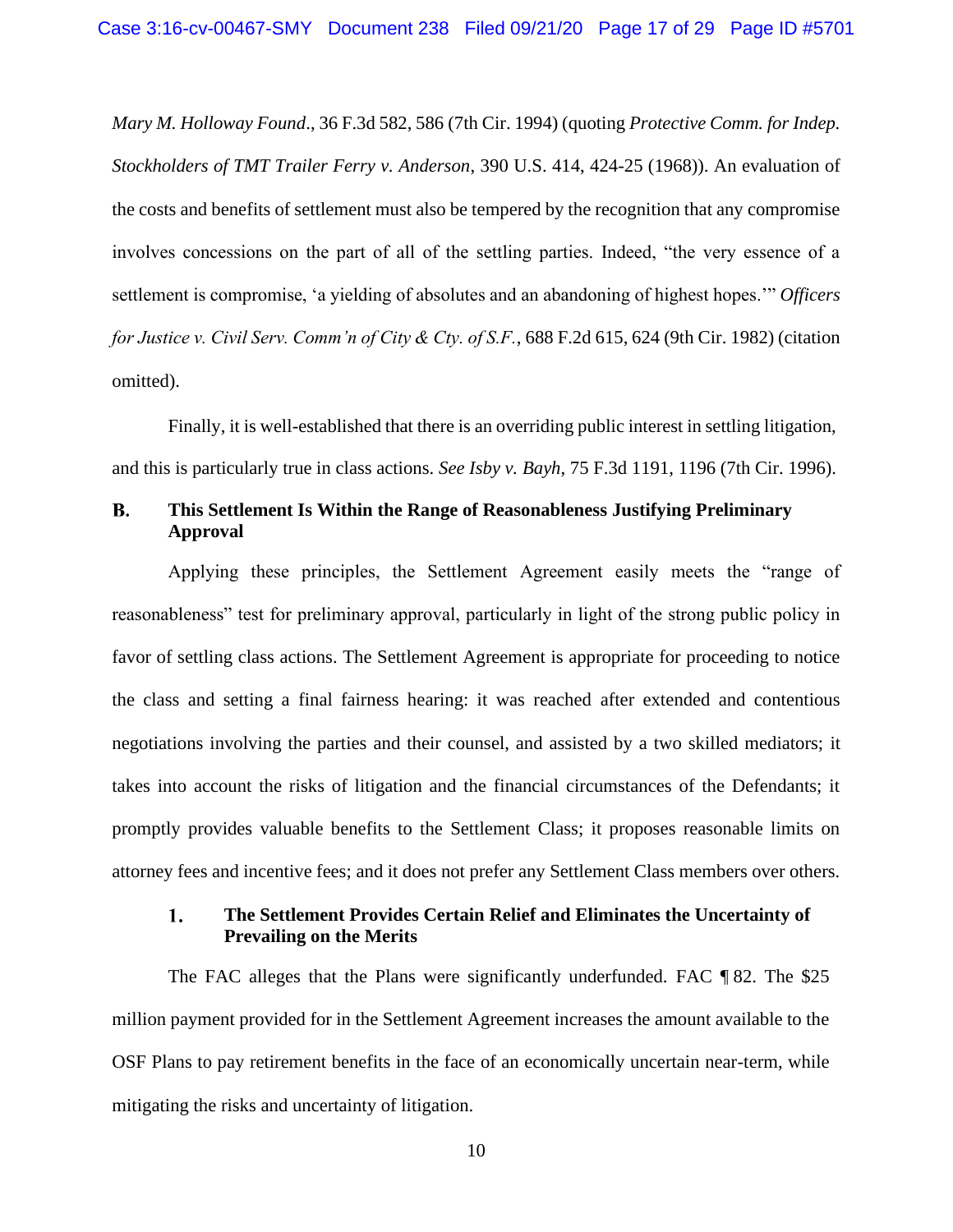<span id="page-17-0"></span>This risk mitigation is significant, particularly given the Supreme Court's decision in *Advocate.* Gerber Decl. ¶ 24. This Court granted summary judgment against Plaintiffs on their post-*Advocate* claims. Although that decision was reversed by the Seventh Circuit, the issues remaining for litigation are narrow ones, principally whether the OSF Committees "maintained" the Plans within the meaning of ERISA. Class Counsel are very experienced in litigating such claims, and have every confidence that they would ultimately prevail, but they cannot deny that in the face of *Advocate* and the decisions of this Court and the Seventh Circuit there is significant risk in further litigation. Gerber Decl. ¶ 24. The Settlement eliminates that risk.

#### <span id="page-17-2"></span><span id="page-17-1"></span> $2.$ **Class Counsel Endorse the Settlement**

Courts recognize that the opinion of experienced counsel supporting a settlement is entitled to considerable weight. *See, e.g.*, *In re Sears, Roebuck & Co. Front-loading Washer Prods. Liab. Litig.*, No. 06 C 7023, 2016 WL 772785, at \*12 (N.D. Ill. Feb. 29, 2016); *Armstrong*, 616 F.2d at 325 (In determining the fairness of a class settlement, "the court is entitled to rely heavily on the opinion of competent counsel."). Here, Class Counsel—two law firms that are nationally recognized for their expertise in employee benefits law and church plan litigation believe that this Settlement is fair, reasonable, and adequate in light of the circumstances in this case. Gerber Decl. ¶¶ 23-24. Their conclusion is the product of extensive, informed, arm's-length negotiations. Gerber Decl. ¶ 24. The Parties' negotiations were overseen first by Magistrate Judge Daly and then by an experienced private mediator, Robert Meyer, who has mediated many ERISA and retirement plan cases, including cases contesting the applicability of the church plan exemption. *Id*. ¶¶ 14-18. Class Counsel accepted Mr. Meyer's mediator's proposal after considering all relevant factors. *Id. ¶* 18.

Moreover, Class Counsel has deep familiarity with the factual and legal issues of this case and the risks associated with continued litigation. *Id. ¶¶* 8-24. Cohen Milstein and Keller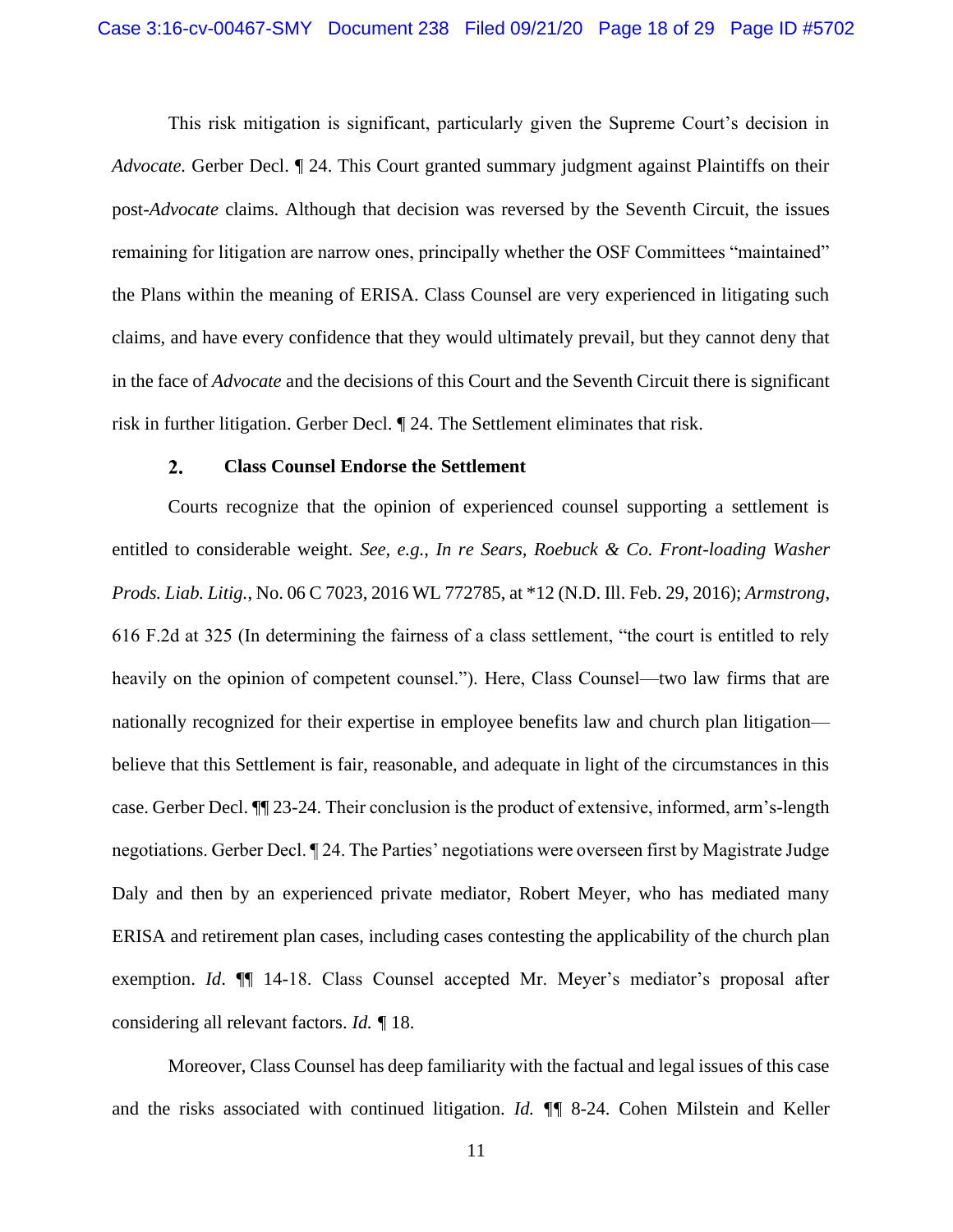<span id="page-18-6"></span><span id="page-18-3"></span><span id="page-18-0"></span>Rohrback, the firms acting as Class Counsel, represented the plaintiffs-respondents before the Supreme Court in *Advocate*, 137 S. Ct. 1652 (2017), as well as the three church plan cases in the Court of Appeals—the Third, Seventh, and Ninth Circuits. *Kaplan v. Saint Peter's Healthcare Sys.*, 810 F.3d 175 (3d Cir. 2015); *Stapleton v. Advocate Health Care Network*, 817 F.3d 517 (7th Cir. 2016); *Rollins v. Dignity Health*, 830 F.3d 900 (9th Cir. 2016); Gerber Decl. ¶ 22. Moreover, Class Counsel have handled at least twenty church plan cases nationwide and are familiar with the strength of the cases, the risks, and the particular facts of this case. *Id.* ¶ 21.

<span id="page-18-5"></span><span id="page-18-4"></span><span id="page-18-2"></span>Finally, it is well-recognized that named plaintiffs are entitled to an incentive award to induce them to participate in the lawsuit. *In re AT & T Mobility Wireless Data Servs. Sales Tax Litig*., 792 F. Supp. 2d 1028, 1041-42 (N.D. Ill. 2011) (collecting cases) (noting the mean incentive fee is approximately \$16,000). Such enhancements compensate class representatives for their time, effort, and willingness to play an active role if the parties continued litigating through trial. *Id.*; *Kolinek v. Walgreen Co.*, 311 F.R.D. 483, 503 (N.D. Ill. 2015). Here, each of the Named Plaintiffs made substantial contributions to the litigation, including: collecting and producing documents; maintaining regular contact with Class Counsel; reviewing and approving four complaints; staying abreast of settlement negotiations; and advising on the settlement of this litigation. Gerber Decl. ¶ 25. These actions provided great benefit to the members of the Settlement Class and thus the requested awards to Named Plaintiffs are appropriate.

At this juncture, the Court need not consider the ultimate question: whether the proposed Settlement is fair, reasonable, and adequate. However, preliminary consideration of factors considered by courts in this Circuit in granting final approval lends support to Plaintiffs' belief that this settlement is well "within the range of possible approval." *Armstrong*, 616 F.2d at 310. For this and all the foregoing reasons, the Court should preliminarily approve the Settlement.

<span id="page-18-1"></span>12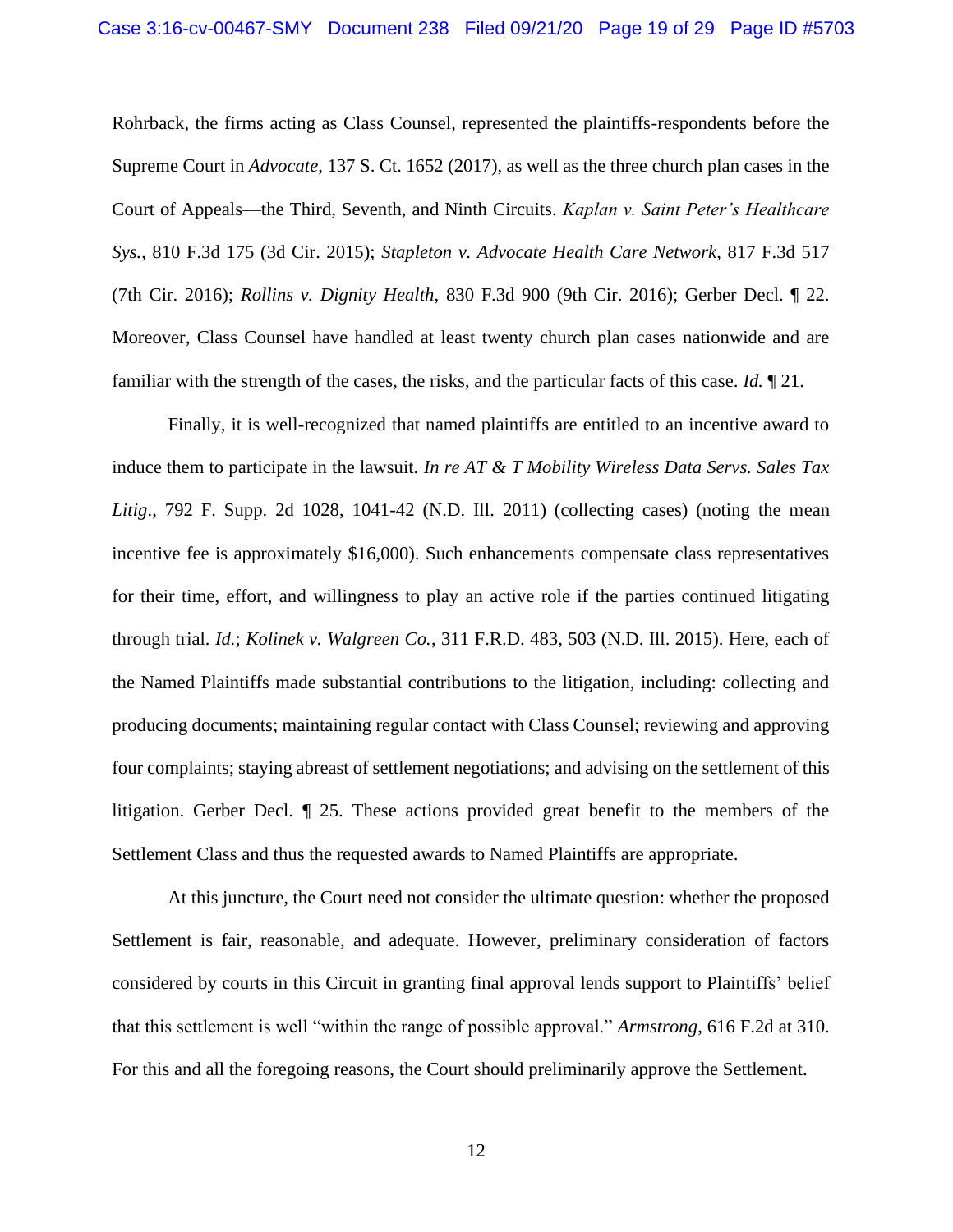### <span id="page-19-6"></span> $\mathbf{C}$ . **The Proposed Class Satisfies the Requirements for Certification Pursuant to Rule 23.**

<span id="page-19-10"></span><span id="page-19-7"></span>Plaintiffs request that the Court preliminarily certify the Settlement Class for settlement purposes only, under Rule 23(a), 23(b)(1), and (2). As set forth above, the Settlement Class is defined as "All vested or non-vested participants of the OSF Plans (and their beneficiaries) as of the date of the filing of the Complaint (April 27, 2016)." Ex. 1 § 1.21. Plaintiffs also move the Court to preliminarily appoint Cohen Milstein and Keller Rohrback as Class Counsel.

#### <span id="page-19-11"></span><span id="page-19-5"></span><span id="page-19-0"></span>1. **Provisional Certification of the Settlement Class Is Appropriate**

Settlement classes are subject to the same certification criteria as litigation classes. *Martin v. Reid*, 818 F.3d 302, 308 (7th Cir. 2016); *Amchem Prods., Inc. v. Windsor*, 521 U.S. 591, 619- 22 (1997). To be entitled to class certification, a plaintiff must satisfy each requirement of Rule 23(a)—numerosity, commonality, typicality, and adequacy of representation—and at least one subsection of Rule 23(b). *Harper v. Sheriff of Cook Cty.*, 581 F.3d 511, 513 (7th Cir. 2009). These requirements are readily satisfied here.

<span id="page-19-9"></span><span id="page-19-4"></span><span id="page-19-3"></span><span id="page-19-2"></span><span id="page-19-1"></span>*Numerosity.* The first requirement, numerosity, "is typically satisfied where there are at least forty members of a putative class." *Kolinek*, 311 F.R.D. at 491; *see also Cima v. WellPoint Health Networks, Inc.*, 250 F.R.D. 374, 378 (S.D. Ill. 2008) ("A class of more than 40 individuals raises a presumption that joinder is impracticable.") (quoting *Carrier v. JPB Enters., Inc.*, 206 F.R.D. 332, 334 (D. Me. 2002)). Here, at the time the FAC was filed on October 12, 2017, the OSF Plans had more than 19,300 participants (FAC ¶¶ 58, 59; *see also* Answer to Pls.' FAC ¶¶ 58, 59, ECF No. 140), making it is so numerous that joinder of all members is impracticable.

<span id="page-19-8"></span>*Commonality.* With respect to commonality, under Rule 23(a), "questions of law or fact common to the class" must exist before a class may be certified. *Cima*, 250 F.R.D. 374 at 378 (quoting Fed. R. Civ. P. 23(a)(2)). "[T]he commonality requirement has been characterized as a.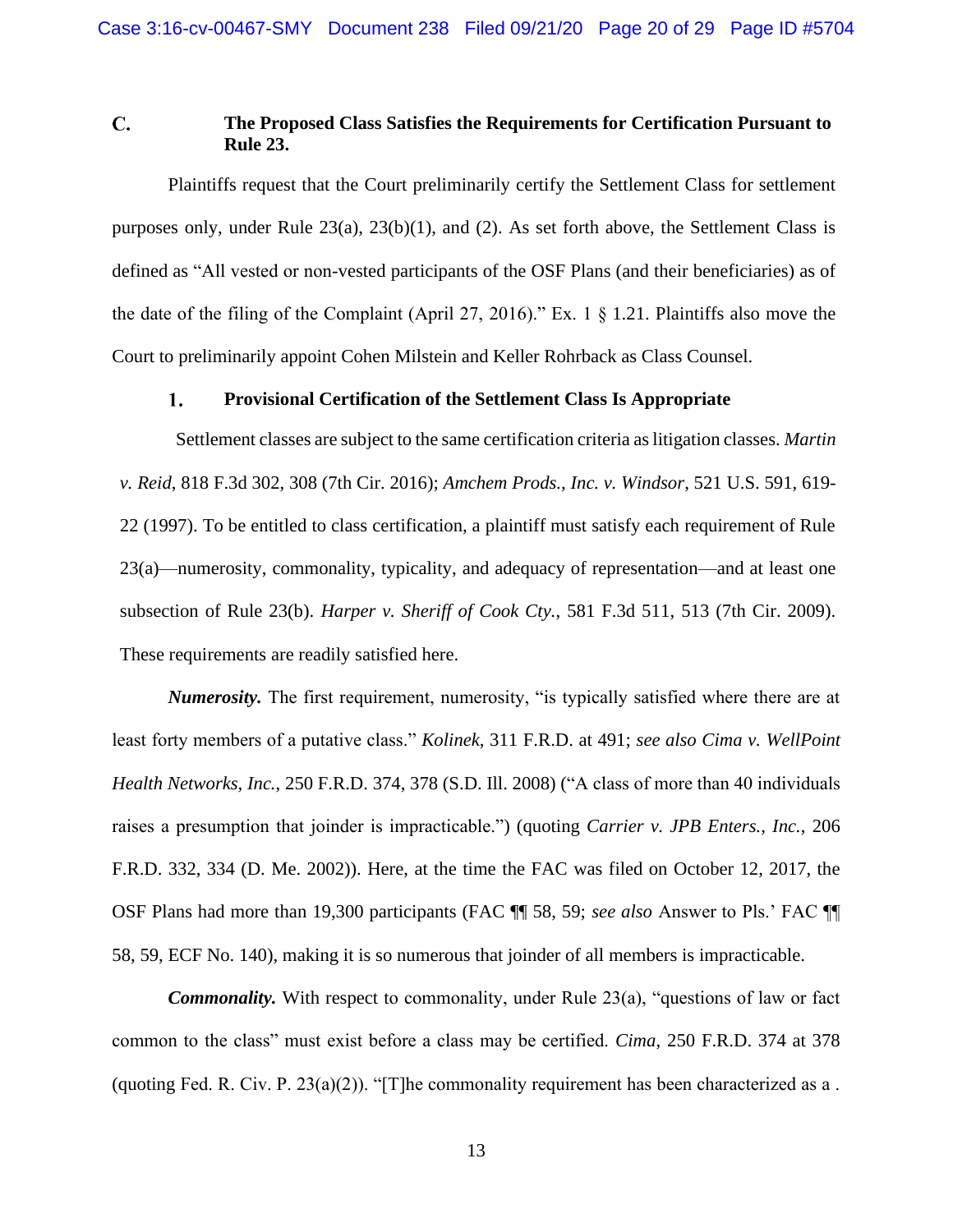<span id="page-20-0"></span>. . . low hurdle . . . [that is] easily surmounted," because, a plaintiff need only show that there is "at least one question of law or fact common to the class." *Id.* at 378. Commonality is generally satisfied when there is "[a] common nucleus of operative fact[s]" relevant to the class members' claims. *Id.* (quoting *Rosario v. Livaditis*, 963 F.2d 1013, 1018 (7th Cir. 1992)).

<span id="page-20-2"></span>There are many common questions of law and fact here, all arising from a common nucleus of operative facts: (1) whether the OSF Plans are subject to ERISA, and, if so; (2) whether the fiduciaries of the OSF Plans have failed to administer and failed to enforce the funding obligations of the OSF Plans in accordance with ERISA; (3) whether the fiduciaries of the OSF Plans failed to provide notices consistent with the requirements of ERISA; and (4) whether OSF would be required to reform the OSF Plans to bring them into compliance with ERISA and to have the OSF Plans comply with ERISA.

<span id="page-20-1"></span>**Typicality.** "[A] plaintiff's claim is typical if it arises from the same event or practice or course of conduct that gives rise to the claims of other class members and his or her claims are based on the same legal theory." *Rosario*, 963 F.2d at 1018; *see also Cima*, 250 F.R.D. at 379 ("The Court should concentrate on the defendants' alleged conduct and the plaintiffs' legal theory to satisfy [typicality].") (alteration in original) (quoting *Clay v. Am. Tobacco Co.*, 188 F.R.D. 483, 491 (S.D. Ill. 1999)). Here, Plaintiffs' claims are typical of Class Members' claims because all claims are based on Defendants' alleged wrongful conduct, and all members of the Class were similarly affected by such conduct. The requirement of typicality is therefore satisfied.

<span id="page-20-3"></span>*Adequacy.* For purposes of Rule 23(a)'s adequacy requirement, a plaintiff is adequate and thus qualified to represent a class when interest in proving their own claim will lead them to prove the claims of the rest of the class. *Cima*, 250 F.R.D. at 379. Here, the Named Plaintiffs and proposed representatives of the Settlement Class adequately represent the Settlement Class as their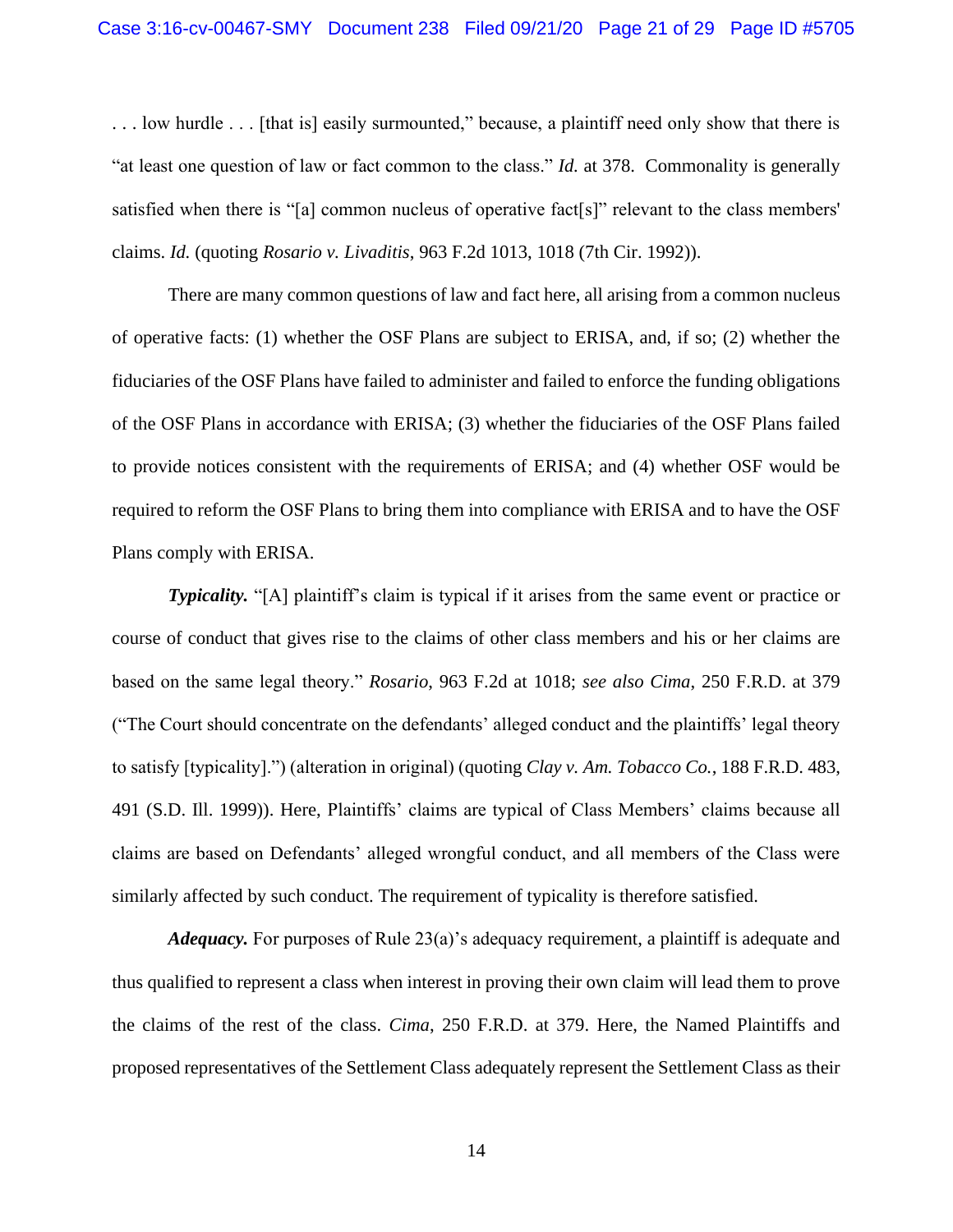claims are typical of the claims of the other members of the Settlement Class. The Named Plaintiffs' claims, like the claims of the other Settlement Class members, arise from the same event, practice and/or course of conduct—namely, Defendants' failure to maintain the Plans in accordance with ERISA. The Named Plaintiffs' claims are also typical because all of the Settlement Class members are similarly affected by Defendants' conduct, and all Settlement Class members seek the same relief on behalf of the plans. *See Lively v. Dynegy, Inc.*, No. 05-CV-00063- MJR, 2007 WL 685861, at \*11 (S.D. Ill. Mar. 2, 2007) (Adequacy is met when the class representatives "possess the same interest and suffer the same injury as the class members.") (quoting *Uhl v. Thoroughbred Tech. & Telecomms., Inc*., 309 F.3d 978, 985 (7th Cir. 2002).

#### <span id="page-21-2"></span> $2.$ **The Class Satisfies the Requirements of Rule 23(b)(1) and (b)(2).**

### <span id="page-21-5"></span><span id="page-21-4"></span><span id="page-21-1"></span><span id="page-21-0"></span>a. **Rule 23(b)(1): Individual Actions Would Create Inconsistent Adjudications or Be Dispositive of the Interests of Absent Members.**

<span id="page-21-6"></span><span id="page-21-3"></span>A class may be certified under Rule  $23(b)(1)$  if, in addition to meeting the requirements of Rule 23(a), the prosecution of separate actions by individual class members would create the risk of inconsistent adjudications, which would create incompatible standards of conduct for the defendant or would, as a practical matter, be dispositive of the interest of absent members. Fed. R. Civ. P. 23(b)(1)(A), (B); *see also Spano v. Boeing Co.*, 294 F.R.D. 114, 119 (S.D. Ill. 2013) (discussing a Seventh Circuit holding that for class certification in ERISA cases courts must: "distinguish between an injury to one person's retirement account that affects only that person, and an injury to one account that qualifies as a plan injury. The latter kind of injury would be appropriate for class treatment, while the former would not.")

The situation here is undoubtedly the latter; if the Plaintiffs' were injured, then so was the Settlement Class, and a remedy that addresses the harm to one Plaintiff would address the harm to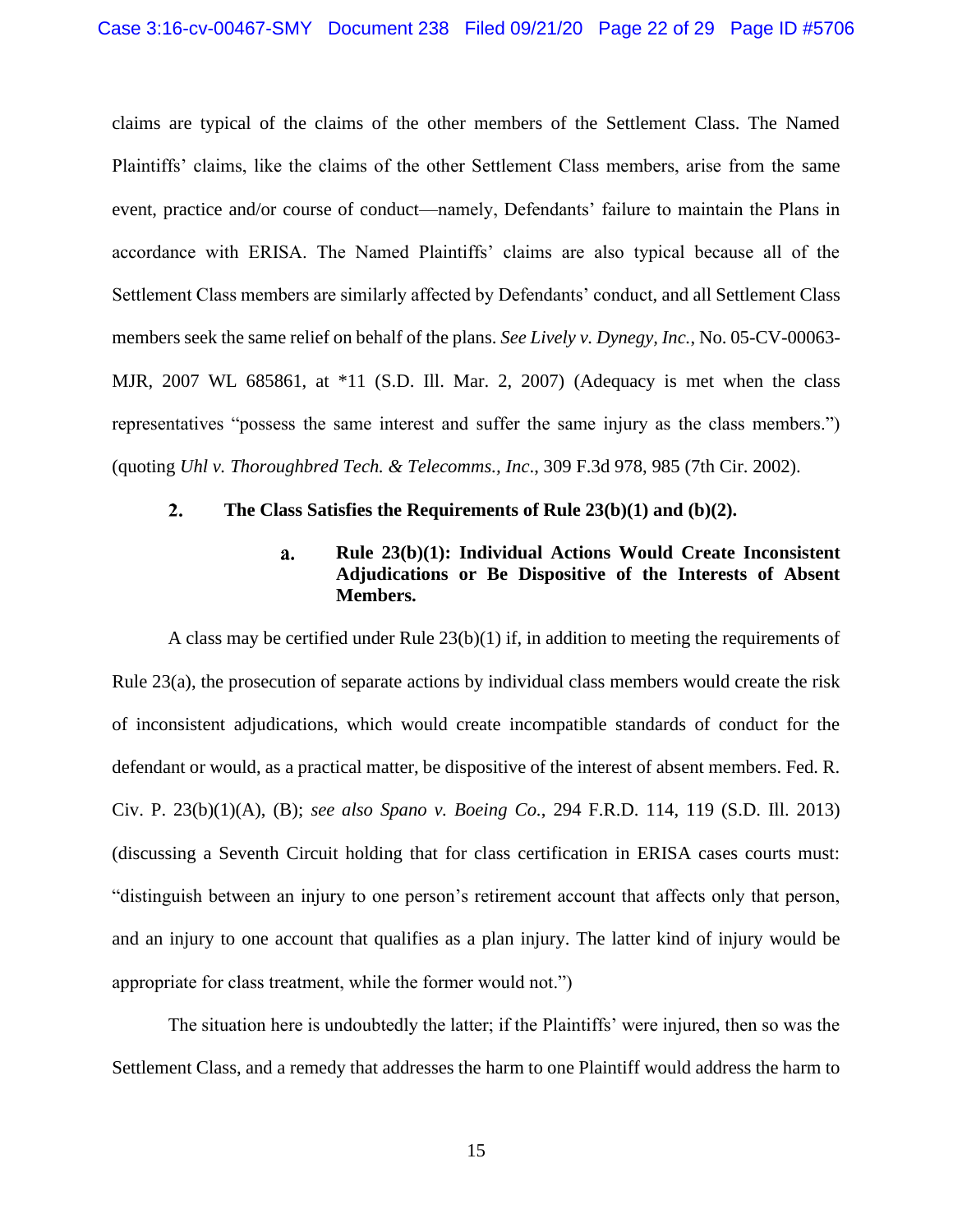<span id="page-22-6"></span><span id="page-22-1"></span>the entire Settlement Class. There is a clear risk of inconsistent adjudication and incompatible standards here: in the absence of certification, two participants could bring identical actions and achieve different results, with one court holding that the Plan is an ERISA-regulated plan and the other holding that it is not. *See, e.g.*, *Cooper v. IBM Pers. Pension Plan*, No. 99-829-GPM, 2001 WL 36412295, at \*6 (S.D. Ill. Sept. 17, 2001), *order corrected*, No. 99-CV-829, 2001 WL 1772736 (S.D. Ill. Oct. 3, 2001) (finding certification appropriate under Rule  $23(b)(1)(A)$  and  $23(b)(1)(B)$ , in a case where, like here, "[t]he question presented . . . is whether [d]efendants' pension plan violates ERISA.") The *Cooper* court determined that if certification was not granted, and numerous pension participants filed separate lawsuits to challenge the plan, inconsistent and varying adjudications of the legality of the plan would inevitably result and furthermore, lawsuits with individual members of the class would substantially impair or impede the ability of other members of the class to protect their interests. *Id.* 

### <span id="page-22-7"></span><span id="page-22-5"></span><span id="page-22-0"></span>**Rule 23(b)(2): Defendants Have Acted on Grounds Generally**   $\mathbf{b}$ . **Applicable to the Class and Relief for the Class as a Whole Is Appropriate.**

<span id="page-22-4"></span>Certification of a class is warranted under Rule  $23(b)(2)$  when all of the prerequisites of Rule 23(a) are satisfied and "the party opposing the class has acted or refused to act on grounds that apply generally to the class, so that final injunctive relief or corresponding declaratory relief is appropriate respecting the class as a whole[.]" *Cima*, 250 F.R.D. at 380 (alteration in original) (quoting Fed. R. Civ. P. 23(b)(2)). Here, Plaintiffs allege that Defendants failed to comply with ERISA in the OSF Plans on a plan-wide basis; the Plans are either exempt from ERISA for all participants or for none of them.

<span id="page-22-3"></span><span id="page-22-2"></span>In summary, Plaintiffs allege in the FAC that the Defendants: (a) breached their fiduciary duties by operating of the OSF Plans as non-ERISA Plans, for which Plaintiffs seek Plan-wide equitable and remedial relief under ERISA section 502(a)(2); (b) violated 29 U.S.C. § 1024 by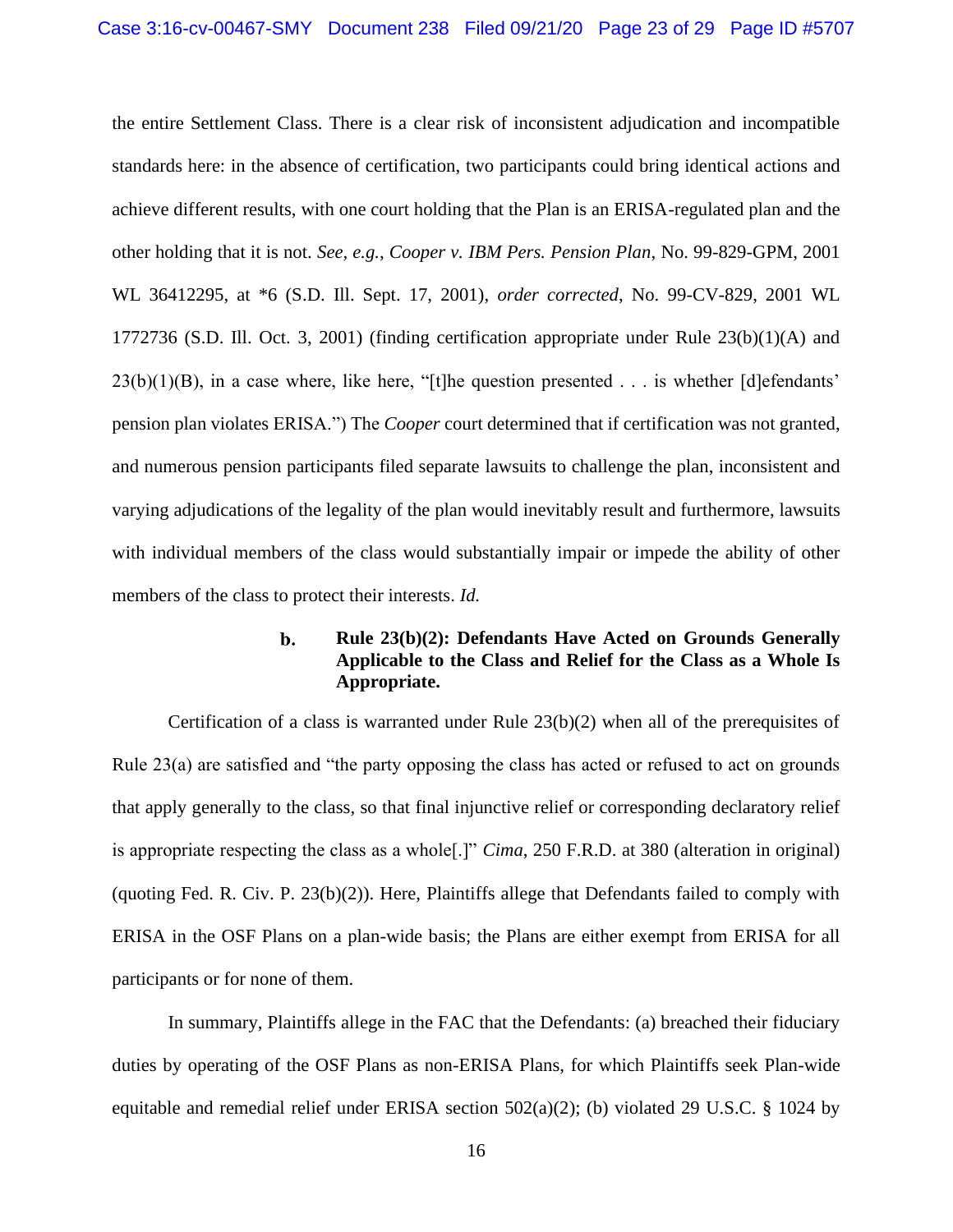<span id="page-23-6"></span><span id="page-23-5"></span><span id="page-23-3"></span><span id="page-23-2"></span>failing to provide Plaintiffs and members of the Settlement Class with adequate summary plan descriptions; (c) violated 29 U.S.C. § 1023 by failing to file annual reports with the Secretary of Labor or Form 5500s and the associated schedules and attachments; (d) violated 29 U.S.C. § 1024(b)(3) by failing to furnish Plaintiffs or any member of the Settlement Class with summary annual reports; (e) violated 29 U.S.C. § 1025(a)(1) by failing to provide Plaintiffs and members of the Settlement Class with pension benefit statements; (f) violated 29 U.S.C. § 1082 by failing to make the required contributions to the OSF Plans in satisfaction of the minimum funding requirements established by ERISA section 302; (g) violated 29 U.S.C. § 1102 by failing to establish the OSF Plans pursuant to written instruments meeting the requirements of ERISA section 402; and (h) violated 29 U.S.C. § 1103 by failing to put the OSF Plans' assets in trust in compliance with ERISA section 403.

<span id="page-23-18"></span><span id="page-23-16"></span><span id="page-23-15"></span><span id="page-23-10"></span><span id="page-23-9"></span><span id="page-23-8"></span><span id="page-23-7"></span>Plaintiffs seek to clarify their rights under the terms of the OSF Plans and to require the Defendants to provide Plaintiffs and the Settlement Class with ERISA-compliant benefit statements pursuant to ERISA sections  $502(a)(1)(B)$ ,  $502(a)(3)$ , 29 U.S.C. § 1132(a)(1)(B), 1132(a)(3). Plaintiffs also seek the imposition of civil penalties for the failures described above under ERISA section 502(c), 29 U.S.C. § 1132(c); ERISA section 101(d), 29 U.S.C. § 1021(d); ERISA section 101(f), 29 U.S.C. § 1021(f); and ERISA section 105(a), 29 U.S.C. § 1025(a).

<span id="page-23-24"></span><span id="page-23-23"></span><span id="page-23-22"></span><span id="page-23-21"></span><span id="page-23-20"></span><span id="page-23-19"></span><span id="page-23-17"></span><span id="page-23-14"></span><span id="page-23-13"></span><span id="page-23-12"></span><span id="page-23-11"></span><span id="page-23-4"></span><span id="page-23-1"></span><span id="page-23-0"></span>Plaintiffs allege that Defendants breached fiduciary duties owed to the Plans' participants and beneficiaries, including Plaintiffs, pursuant to ERISA sections  $502(a)(2)$ ,  $402(a)(1)$ ,  $404(a)(1)$ ,  $405(a)$ ,  $406(a)(1)$ , and  $406(b)(1)$ . Plaintiffs further allege that the Church Plan exemption, as claimed by Defendants, violates the Establishment Clause of the United States Constitution. Although Defendants deny the allegations of the FAC and contend that defenses exist for every claim, each of Plaintiffs' allegations, if proven, would establish harm to the entire class as a whole.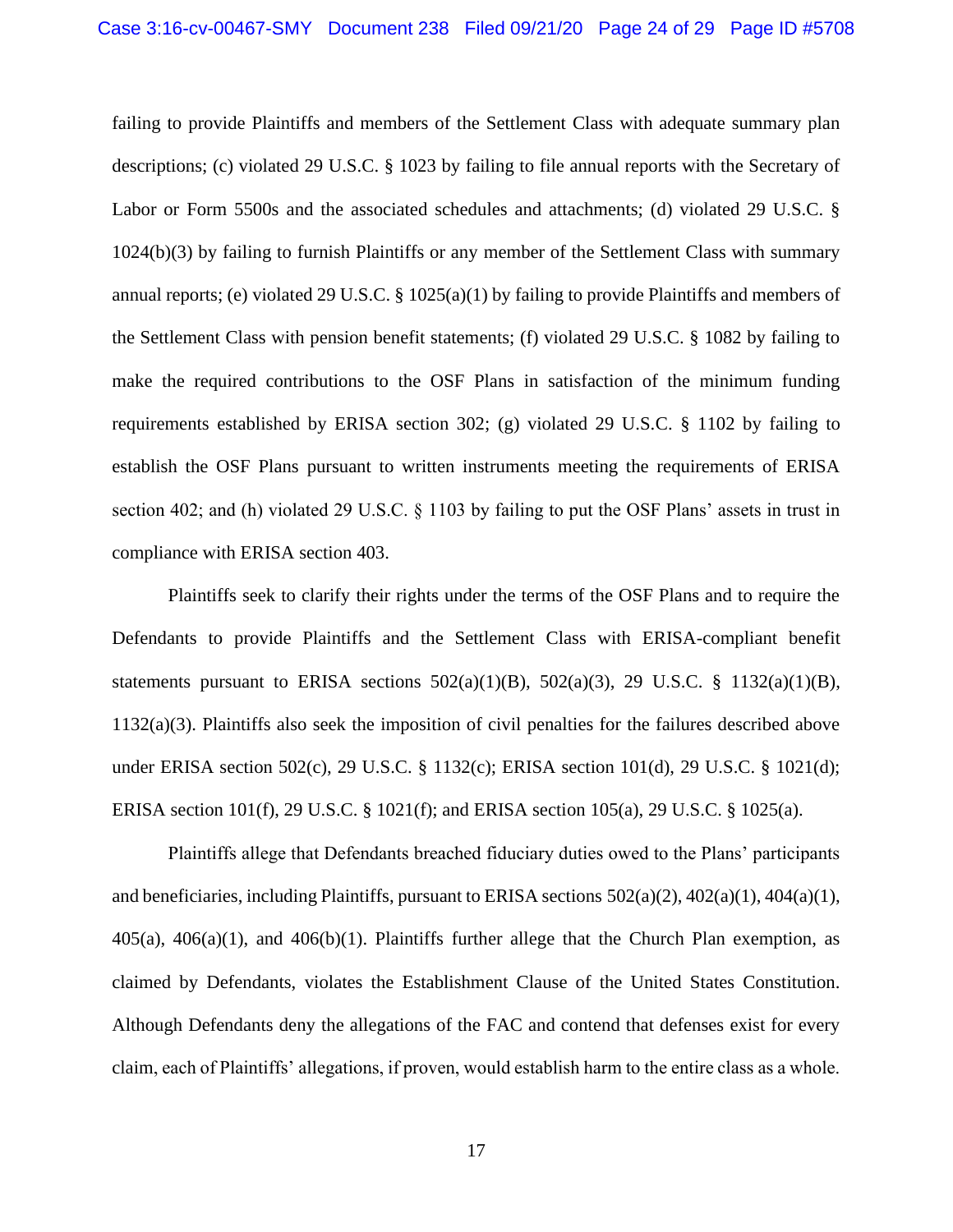<span id="page-24-3"></span>As a result, certification of the proposed class under Rule 23(b)(2) is also appropriate in this action.

#### <span id="page-24-5"></span>D. **Rule 23(g) Is Satisfied.**

Rule 23(g) requires that the Court examine the capabilities and resources of class counsel. Class Counsel has detailed the claims that they developed and brought, and the more than four years of time and effort already expended in this litigation. Moreover, Class Counsel are among the leading litigators of ERISA actions on behalf of plaintiffs and possess unparalleled expertise in the specific types of ERISA claims brought in this lawsuit. Gerber Decl. ¶¶ 8-9, 11, 21-23. Class Counsel have handled numerous church plan cases, including before multiple Circuit Courts and the Supreme Court. *Id*. ¶¶ 21-22. Class Counsel thus satisfies the requirements of Rule 23(g).

### <span id="page-24-2"></span>E. **The Proposed Notice Program Satisfies the Due Process Requirements of Rule 23.**

<span id="page-24-4"></span><span id="page-24-1"></span><span id="page-24-0"></span>To satisfy due process considerations, Rule  $23(c)(2)$  requires that notice to class members must be "reasonably calculated, under all the circumstances, to apprise interested parties of the pendency of the action and afford them an opportunity to present their objections." *Mullane v. Cent. Hanover Bank Tr. Co.*, 339 U.S. 306, 314 (1950); *see also Kaufman v. Am. Express Travel Related Servs. Co., Inc.*, 877 F.3d 276, 284 (7th Cir. 2017) (Notice of a proposed settlement "should provide class members with all the information they need to make an informed decision" regarding whether or not to object.). Here, the proposed Class Notice Program describes in plain English the Settlement; the considerations that caused Plaintiffs and Class Counsel to conclude that the Settlement is fair and adequate; the maximum Fee Award, a combination of legal fees, costs, and Incentive Awards, that may be paid, the procedure for objecting to the Settlement; and the date and place of the Fairness Hearing. *See* Ex. 3.

With the Court's approval, the Class Notice, Exhibit 3, will be mailed to each member of the Settlement Class by first class mail, no later than sixty (60) days prior to the Fairness Hearing.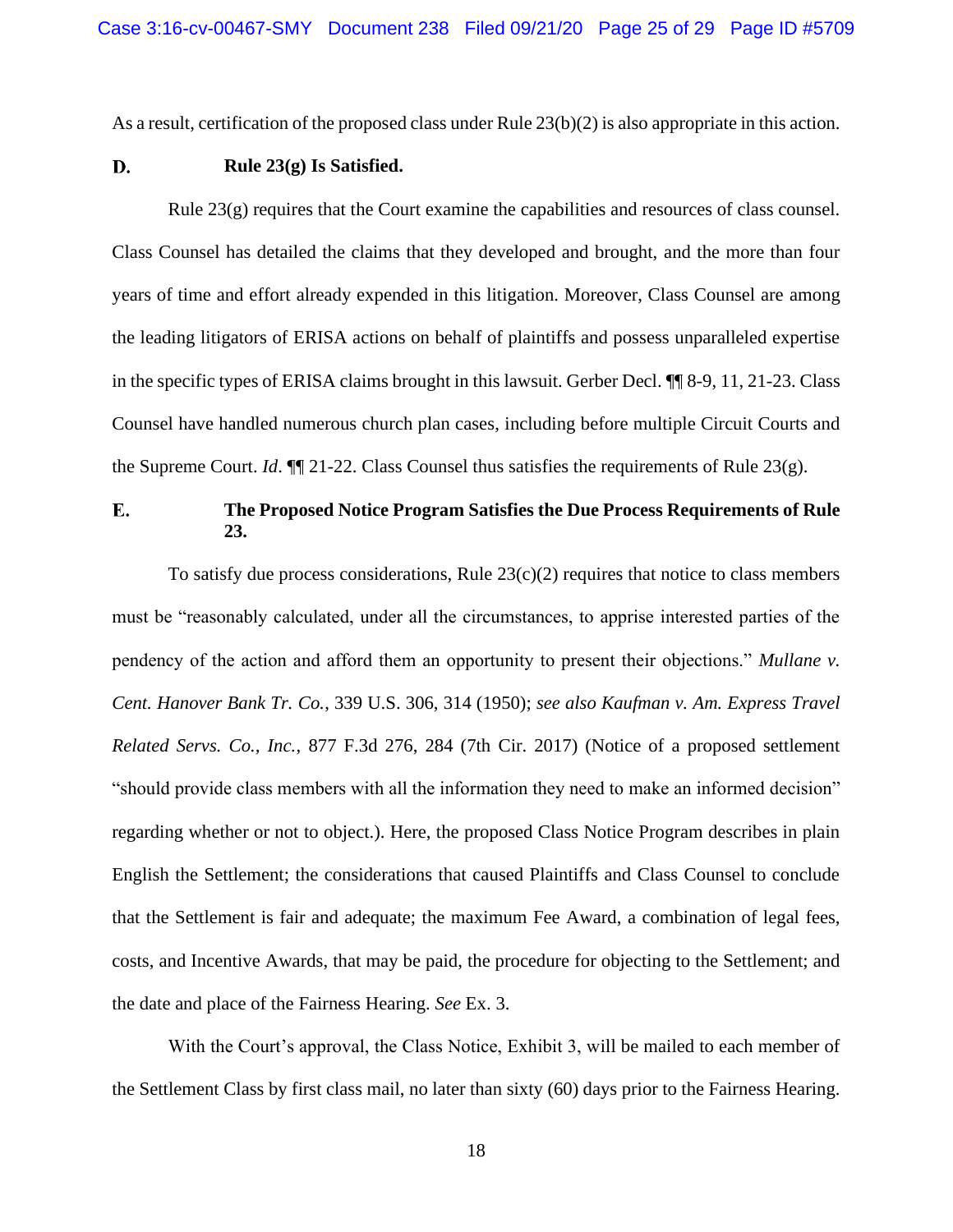The Class Notice is designed to command the attention of Settlement Class, provides summarized information about the Settlement, and directs members of the Settlement Class to two websites (www.cohenmilstein.com/OSFsettlement and/or www.kellersettlements.com) where the Settlement Agreement may be viewed and downloaded. This Notice Program will fairly apprise members of the Settlement Class of the Settlement Agreement and their options with respect thereto, therefore fully satisfying due process requirements. *See id.*; *see also Newberg on Class Actions*, Vol. 3, §§ 8:12, 8:15, 8:28, 8:33 (5th ed. 2014).

<span id="page-25-3"></span><span id="page-25-2"></span><span id="page-25-0"></span>The proposed Notice Program fulfills the requirements of due process because it alerts and informs those Settlement Class members who can be identified through reasonable efforts of all of the information set forth above. Courts routinely find that comparable notice programs meet the requirements of due process and Rule 23. *See Mangone v. First USA Bank*, 206 F.R.D. 222, 232 (S.D. Ill. 2001) (mailing notice to the class was sufficient); *Mullins v. Direct Dig., LLC*, 795 F.3d 654, 665 (7th Cir. 2015) (same).

#### <span id="page-25-1"></span>F. **Proposed Schedule**

The Parties have agreed to the following set of deadlines, the specific dates to be determined after the Court enters the Preliminary Approval Order and sets a Fairness Hearing date:

| Event                                       | Time for Compliance                           |
|---------------------------------------------|-----------------------------------------------|
| Deadline for CAFA Notice                    | No later than XX days after the Settlement    |
|                                             | Agreement is filed with the Court             |
| Deadline for Mailing of Class Notice and    | No later than 60 days prior to the Proposed   |
| Posting Class Notice to Website             | <b>Fairness Hearing</b>                       |
| Deadline for Filing Plaintiffs' Motion for  | 45 days prior to the Proposed Fairness        |
| Final Approval, Attorneys' Fees and         | Hearing                                       |
| Expenses, and Incentive Fees for Plaintiffs |                                               |
| Deadline for the Settlement Class to        | 28 days prior to the Proposed Fairness        |
| Comment upon or Object to the Proposed      | Hearing                                       |
| Settlement                                  |                                               |
| Deadline for Filing Plaintiffs' Reply in    | 7 days prior to the Proposed Fairness Hearing |
| Support of Motion for Final Approval,       |                                               |
| Attorneys' Fees and Expenses, and Incentive |                                               |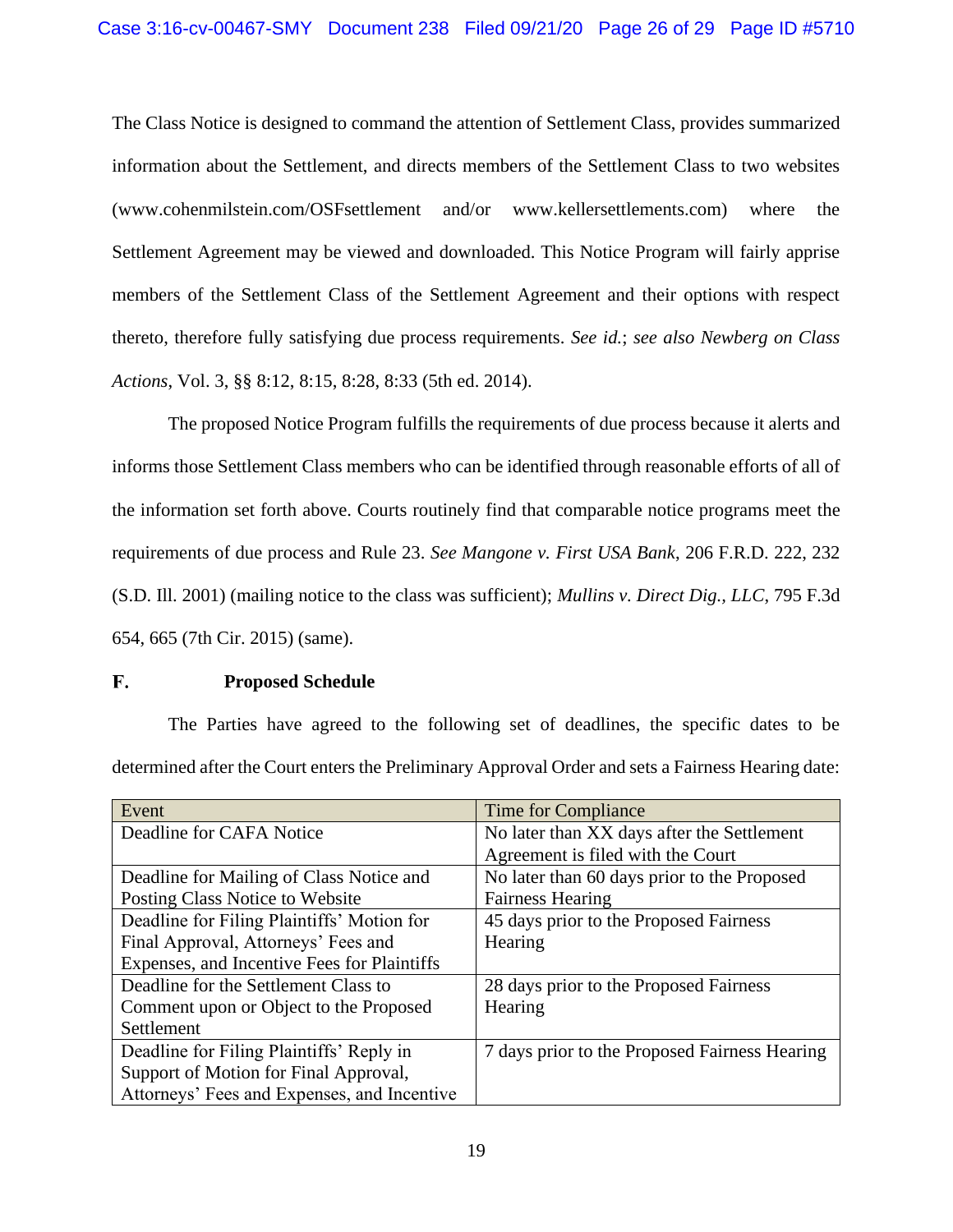| Fees for Named Plaintiffs, and for the Parties<br>to Respond to Any Comments or Objections |                                                                       |
|--------------------------------------------------------------------------------------------|-----------------------------------------------------------------------|
| <b>Proposed Fairness Hearing</b>                                                           | 100 days from entry of the Preliminary<br>Approval Order <sup>6</sup> |

## **IV. CONCLUSION**

Class Counsel respectfully request that the Court grant Plaintiffs' motion and (i) enter the proposed Preliminary Approval Order, which provides for notice to the Settlement Class as described herein, and (ii) set a Fairness Hearing, along with deadlines for Plaintiffs to (a) file and serve the motion for award of attorneys' fees and expenses and for incentive awards for Named Plaintiffs; and (b) file their motion for final approval of the proposed Settlement.

DATED this 21st day of September, 2020.

By: /s/ *Laura R. Gerber*

Lynn Lincoln Sarko Laura R. Gerber **KELLER ROHRBACK L.L.P.** 1201 Third Avenue, Suite 3200 Seattle, WA 98101-3052 Tel.: (206) 623-1900 / Fax: (206) 623-3384 Email: lsarko@kellerrohrback.com lgerber@kellerrohrback.com

Ron Kilgard **KELLER ROHRBACK L.L.P.** 3101 North Central Ave., Suite 1400 Phoenix, AZ 85012 Tel.: (602) 248-0088 / Fax: (602) 248-2822 Email: rkilgard@kellerrohrback.com

Karen L. Handorf Michelle C. Yau Julie S. Selesnick **COHEN MILSTEIN SELLERS & TOLL, PLLC** 1100 New York Ave., NW, Suite 500 West Washington, DC 20005

<span id="page-26-0"></span><sup>6</sup> Pursuant to the Class Action Fairness Act of 2005, 28 U.S.C. § 1715(d), the date of the Fairness Hearing must be at least ninety (90) days after notices are served on the appropriate State and Federal officials.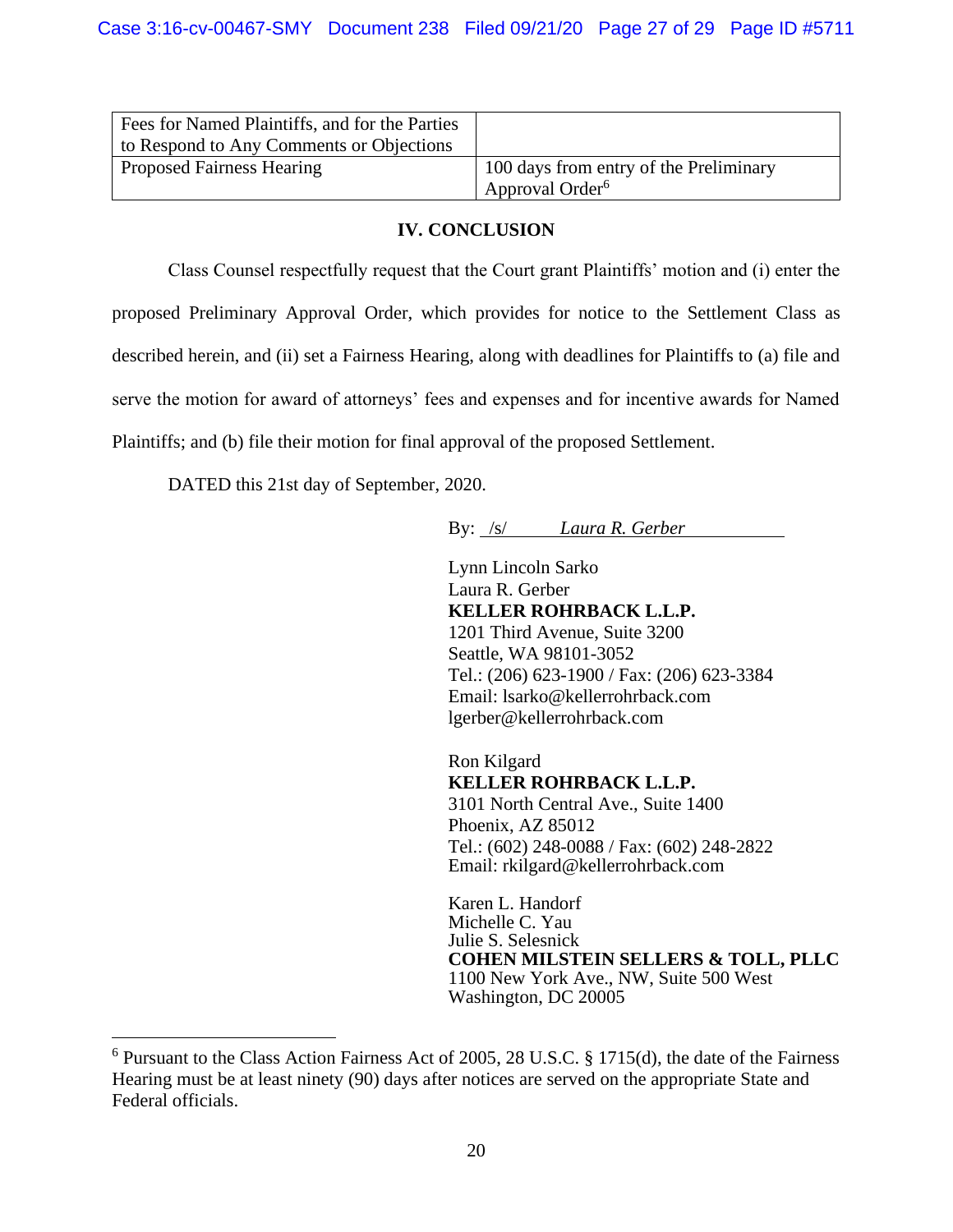Tel.: (202) 408-4600 / Fax: (202) 408-4699 Email: khandorf@cohenmilstein.com myau@cohenmilstein.com jselesnick@cohenmilstein.com

## *Class Counsel*

Donna Siegel Moffa Joseph H. Meltzer **KESSLER TOPAZ MELTZER & CHECK, LLP** 280 King of Prussia Road Radnor, PA 19087 Tel: (610) 667-7706 dmoffa@ktmc.com jmeltzer@ktmc.com

Mark P. Kindall **IZARD KINDALL & RAABE LLP** 29 South Main Street West Hartford, CT 06107 Tel: (860) 493-6292 mkindall@ikrlaw.com

Matthew H. Armstrong, ARDC #6226591 **ARMSTRONG LAW FIRM LLC** 8816 Manchester Road, No. 109 St. Louis, MO 63144 Tel: (314) 258-0212 matt@mattarmstronglaw.com

*Attorneys for Plaintiffs*